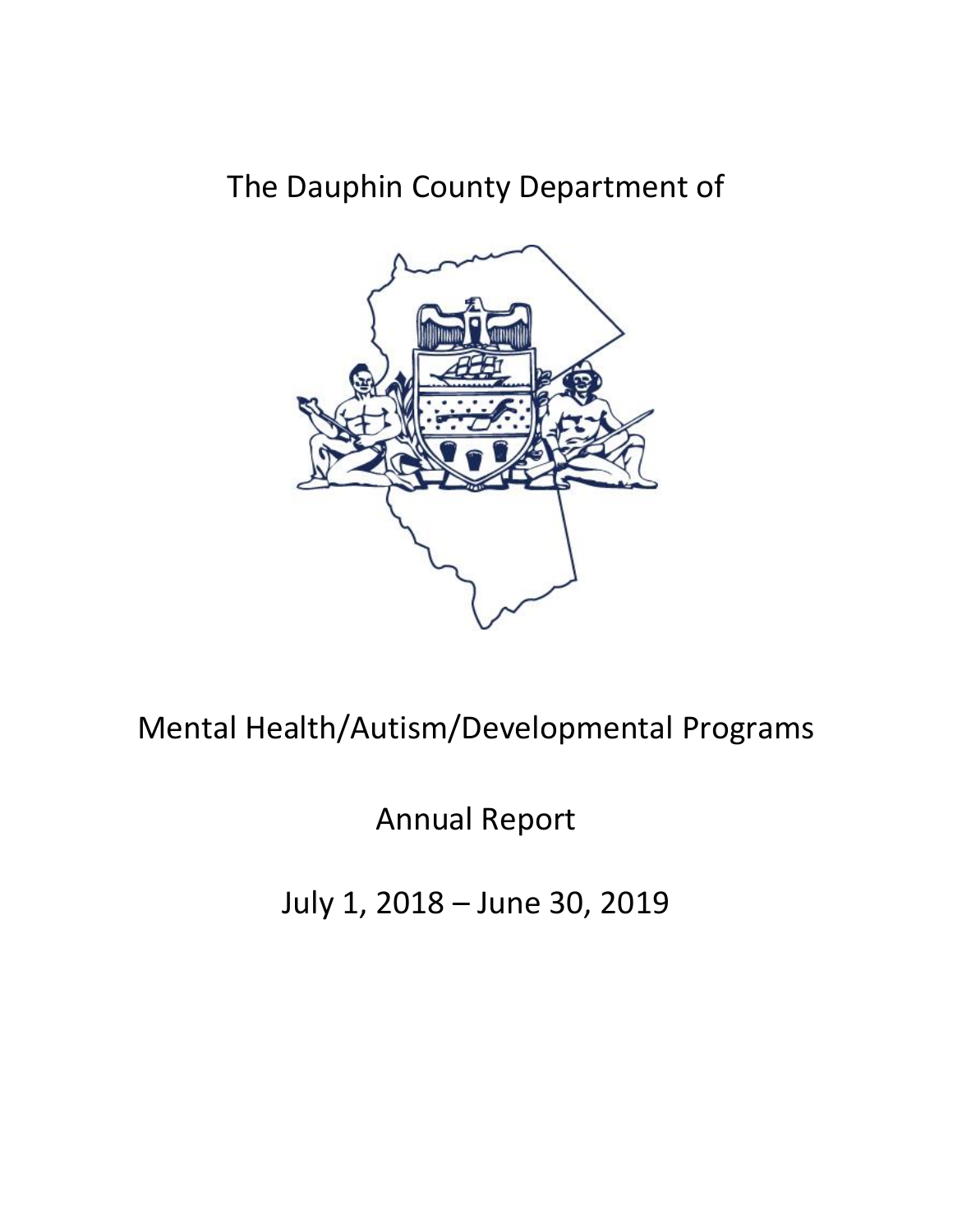## Table of Contents

| Intellectual Disabilities Program Summary ---------------------------------- 5 |  |
|--------------------------------------------------------------------------------|--|
|                                                                                |  |
|                                                                                |  |
|                                                                                |  |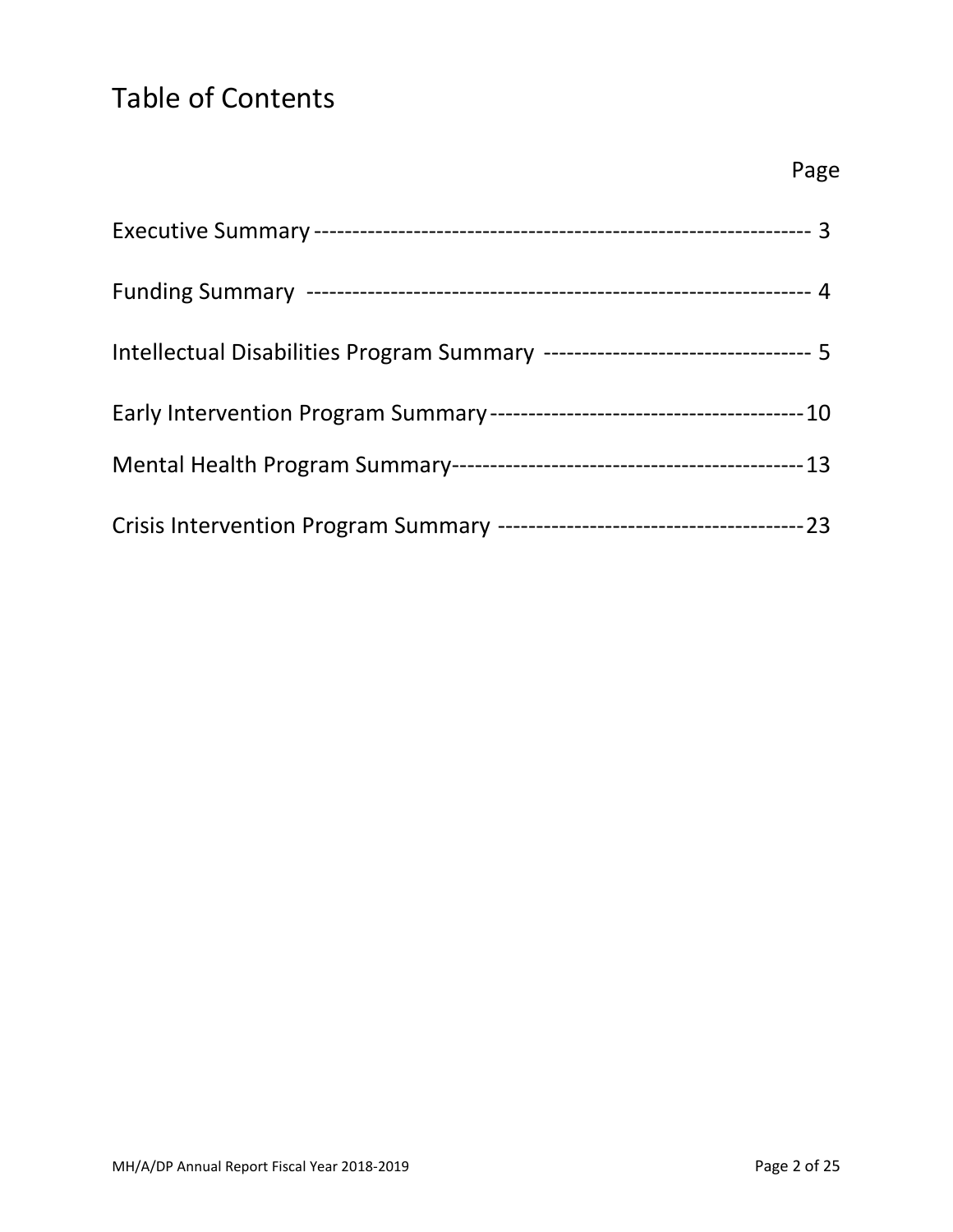### **Dauphin County Mental Health/ Autism/Developmental Programs 2018-19 Annual Report Executive Summary**

*Dauphin County MH/A/DP is committed to developing and maintaining a community-based service and support system, in which individuals in services and families are integrated into community life, and where individuals, families and providers have the opportunity to succeed in our community.*

The Dauphin County MH/A/DP administers and provides funding for publicly funded mental health, intellectual disabilities, and early intervention services in Dauphin County. Our program is funded through the Department of Human Services (DHS) Office of Mental Health and Substance Abuse Services, Office of Developmental Programs, and Office of Child Development and Early Learning, county and grant funds. In FY 18-19, we served more people than in FY 17-18, but saw a significant reduction in persons served in the mental health program, with increases in all other programs. Both the EI and the Crisis programs had significant growth. The implementation of Medicaid expansion under the Affordable Care Act continues to have a significant impact on the county program, as nearly 25,000 Dauphin County

residents now have medical assistance insurance coverage due to Medicaid expansion. Funding from the state directly to our program remained at about the same level of funding we received in FY 12-13, when our funding was reduced by 10%. This is becoming increasingly problematic as data throughout the MH section of this report details reduced provider capacity and a decrease in the quality of services and poor outcomes for some MH services.

Priorities for the year included an emphasis on persons with serious mental illness in the criminal justice system, employment, housing, and collaboration in all systems. We continue to focus on services most vital to the individuals we serve to assure access to treatment, supportive services, and opportunities for independence and successful community living.

A/DP staff worked this past year on improving internal operations to maximize the use of our ID base funding, as well as continuing efforts in partnership with ODP and other Counties to increase clinical capacity in residential services through the Life Experience Appraisal Protocol (LEAP), and continuing efforts to promote employment and independent living. EI staff continued to build provider capacity to address growing caseloads in the EI system.

MH staff focused on improving HealthChoices provider capacity and working with PerformCare to increase quality and monitoring the implementation of value-based purchasing. ID staff focused the expansion of the Community Living Waiver, as well serving more persons with a diagnosis of autism in ODP's waivers administered by the County program. Our EI program also participated in a grant funded initiative aimed at improving school readiness.

MH/A/DP staff values our partnership with consumers, families, providers, and community agencies, and we remain committed to assuring that quality services are available to individuals and families who need them. We appreciate the support of the MH/A/DP Advisory Board, and the Dauphin County Board of Commissioners in meeting the challenges to serve residents of Dauphin County living with mental illness, intellectual disabilities, and developmental delays.

Respectfully submitted,

Quill & Estenhange

MH/A/DP Annual Report Fiscal Year 2018-2019 **Page 3 of 25** and 2018-2019 Daniel E. Eisenhauer Administrator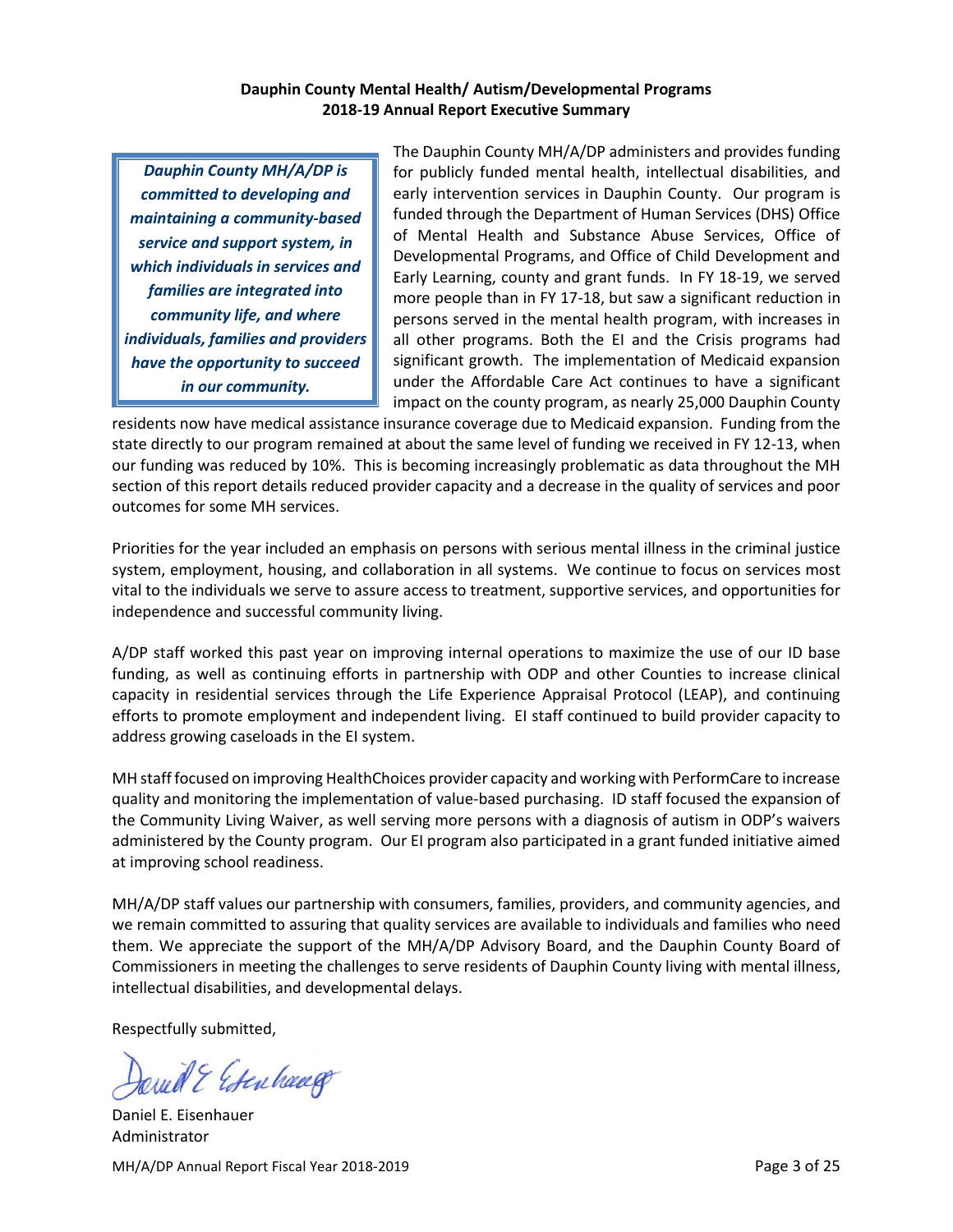## *Funding Summary*

The MH/A/DP receives funding from OMHSAS, ODP, OCDEL, grants, county funds, and HealthChoices revenue, included as grant/other below. Our state allocated funding for MH and ID has remained virtually the same since FY 12-13. The chart below details how expenditures occurred in each program, which does vary slightly from how funding is allocated. We can move some funding between our programs to meet expenses under the Human Services Block Grant. As described later in this report, the Early Intervention Program continues to serve more children each year, and OCDEL increases our funding commensurate with increased child served count. A program-by-program comparison of expenditures is below.

| <b>PROGRAM</b>      | <b>EXPENDITURES</b><br>FY 16-17 | <b>EXPENDITURES</b><br>FY 17-18 | <b>EXPENDITURES</b><br>FY 18-19 | <b>% CHANGE</b> |
|---------------------|---------------------------------|---------------------------------|---------------------------------|-----------------|
| MН                  | \$18,091,599.0                  | \$17,632,106.0                  | \$18,432,958                    | 4.54%           |
| ID                  | \$3,376,918.0                   | \$3,389,220.0                   | \$3,247,535                     | $-4.18%$        |
| EI                  | \$2,062,743.0                   | \$2,319,549.0                   | \$2,517,128                     | 8.52%           |
| <b>County Match</b> | \$871,106.0                     | \$934,629.0                     | \$980,947                       | 4.96%           |
| Grants/Other        | \$956,479.0                     | \$1,202,695.0                   | \$1,275,217                     | 6.03%           |
| <b>TOTAL</b>        | \$25,358,845.0                  | \$25,478,199.0                  | \$26,453,785                    | 3.83%           |



The MH/A/DP served fewer people in FY 17-18 compared to prior years, with a decrease in the MH Program, mostly due to efforts by the CMU to more accurately review and update administrative caseloads. Some of the decreases in MH can also be attributed to the expansion of medical assistance, and improved access to services through the HealthChoices program. Crisis cases were slightly less than FY 16-17. EI and ID caseloads continues to increase.

|                            | <b>PERSONS SERVED</b> | <b>PERSONS SERVED</b> | <b>PERSONS SERVED</b> | <b>PERSONS SERVED</b> |
|----------------------------|-----------------------|-----------------------|-----------------------|-----------------------|
| <b>PROGRAM AREA</b>        | FY 15-16              | FY 16-17              | FY 17-18              | FY 18-19              |
| Mental Health              | 4.208                 | 3,958                 | 3,041                 | 2,779                 |
| Intellectual Disabilities  | 1,132                 | 995                   | 1,236                 | 1,334                 |
| Early Intervention         | 826                   | 897                   | 942                   | 1,086                 |
| <b>Crisis Intervention</b> | 3,230                 | 3,346                 | 3,292                 | 4,136                 |
| <b>Total</b>               | 9,396                 | 9,196                 | 8,511                 | 9,335                 |

MH/A/DP Annual Report Fiscal Year 2018-2019 **Page 4 of 25** and 2018-2019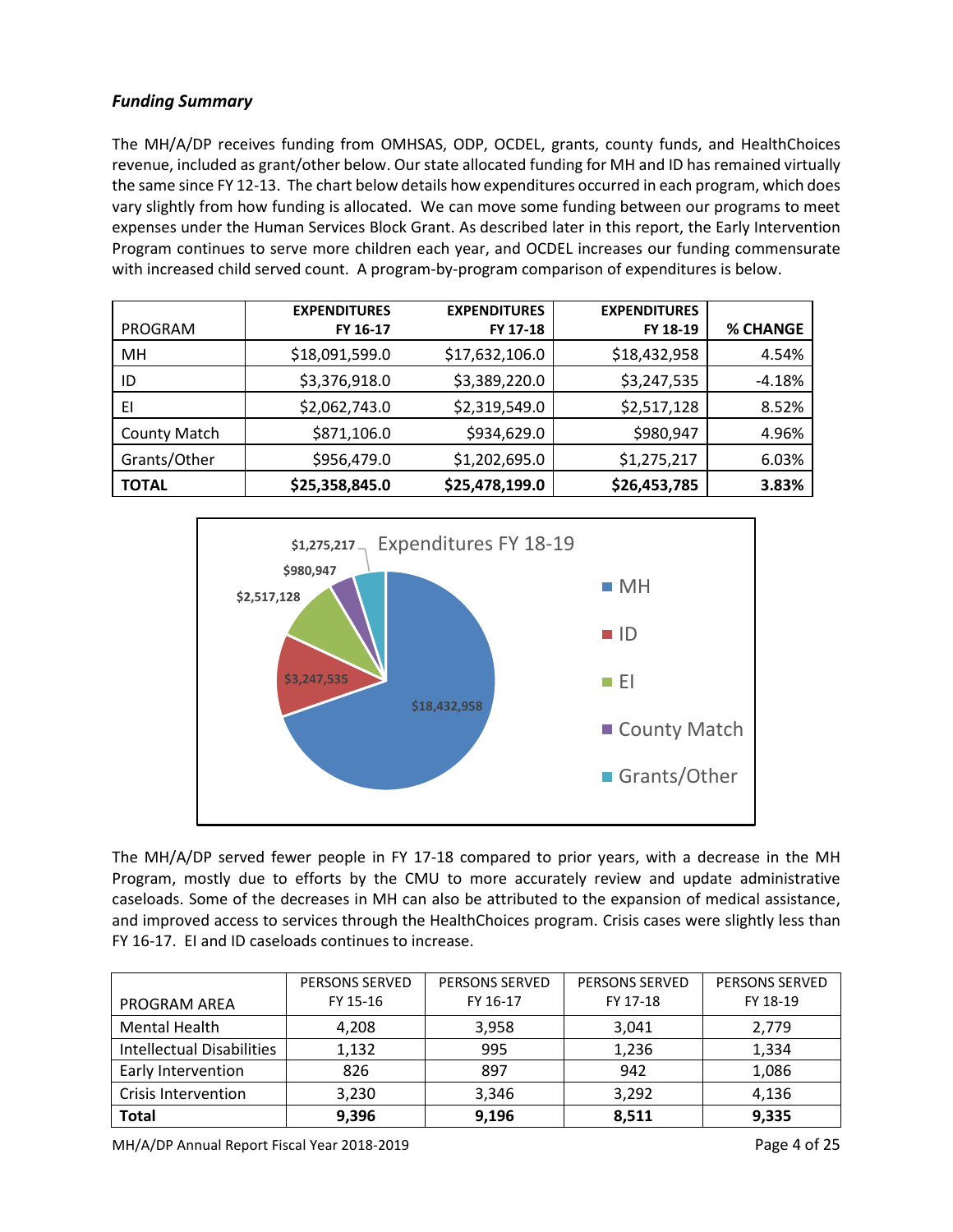## *Autism/Developmental Programs*

Most individuals in Dauphin County are supported by their families and other natural supporters. Our system continues to explore how to best meet the needs of families. Dauphin County remains engaged in The Community of Practice – Supporting Families throughout the Lifespan. This is a regional collaborative with Cumberland-Perry, Lebanon, and Lancaster Counties. The focus of our work is supporting individuals and those that care about them to consider and discover all the ways that they can have a good life – accessing all resources such as the community, personal connections, technology and formal system services.

Dauphin County conducted an Incident Management Presentation for over twenty-six providers on Unusual Incidents – Hospitals and Deaths. Dauphin County is also extremely active in assisting providers with technical assistance as it pertains to Incident Management (IM), and implementing a high-risk screening tool (HRST) that helps address physical health conditions for individuals in our system of care.

Over the past year, Dauphin County has worked with providers to expand Supported Living services in Dauphin County. We have held meetings with a large group of providers to discuss what this service entails, providing an avenue for Q&A and idea sharing from experienced providers. There are now two providers who offer this service in Dauphin. We are working with agencies to expand into Upper Dauphin, and/or become qualified to provide this service to increase choice and availability. Dauphin County currently supports 11 people in supported living since it began 1/1/2018. Of those 11 people, 7 of them previously received supports in a home which was leased or owned by a provider, paying the provider room and board to live there. Now they are official leaseholders. As an effort to continue this trajectory, expanding supported living has also been added to Dauphin County's QM plan.

The Office of Developmental Programs requests that AE's participate in the training of potential new providers. This is a one day, 6-hour training that all new providers are required to attend. Dauphin County volunteers to be a lead for New Provider Orientation Training. There is a range of 15-20 people for each training. The training is a comprehensive overview of the expectations that ODP requires from providers. Some of the topics are Everyday Lives, staff training requirements, incident reporting, ISP development, service definition and Promise Billing. In being a part of this initial process, it allows Dauphin County to make sure that we are informing all new providers what it means to be a provider of high-quality service to all our consumers.

The Dauphin County Intellectual Disabilities Program continued to have many successes, which are highlighted in the following report. We pride ourselves on the partnerships we have with our peers/counterparts internally, the staff and Supports Coordinators at CMU, our providers, and the many folks that we serve and their families.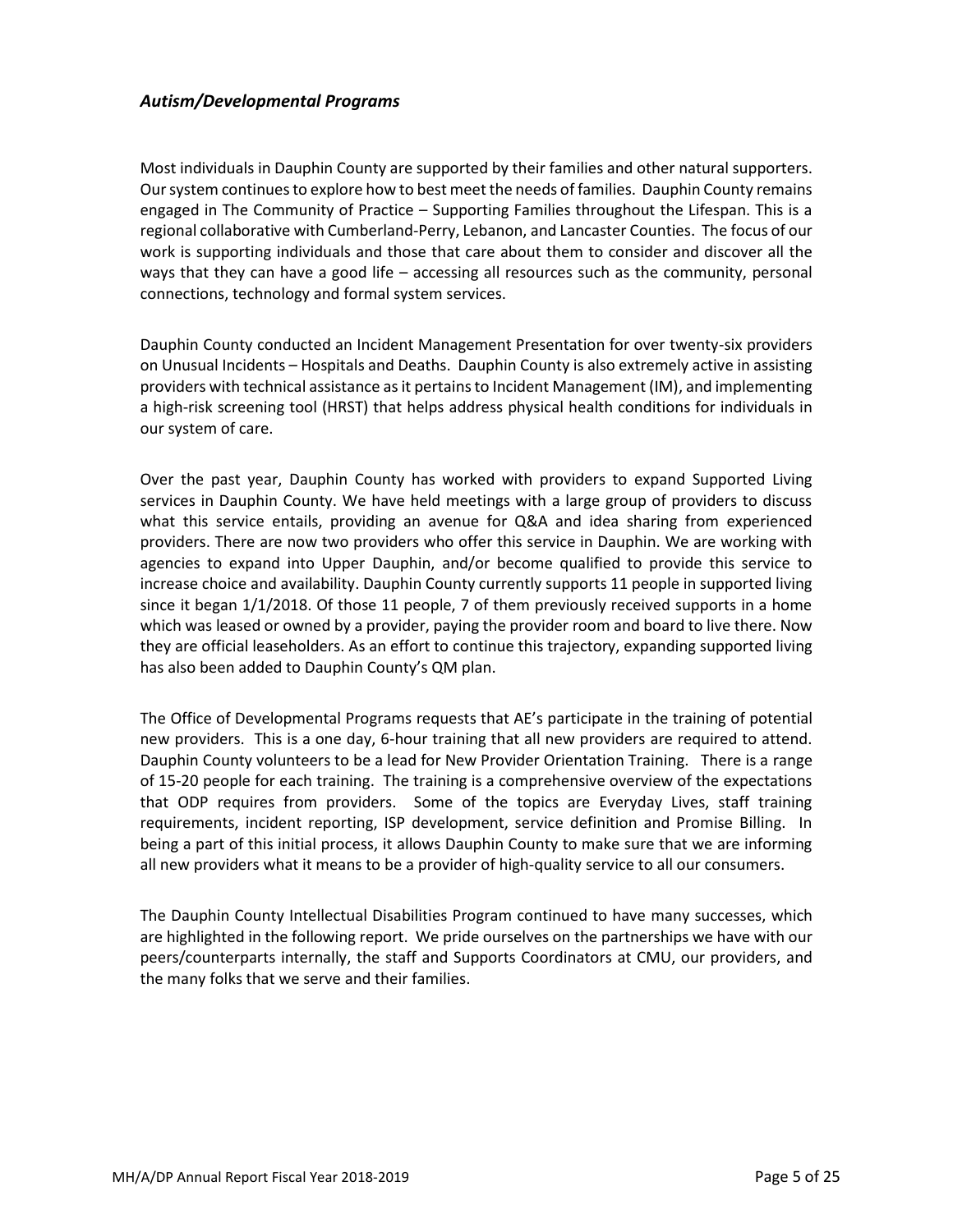

**Serving Individuals with intellectual disabilities**

This fiscal year Dauphin County had a total of one thousand, three hundred and thirty-four (1334) individuals registered.

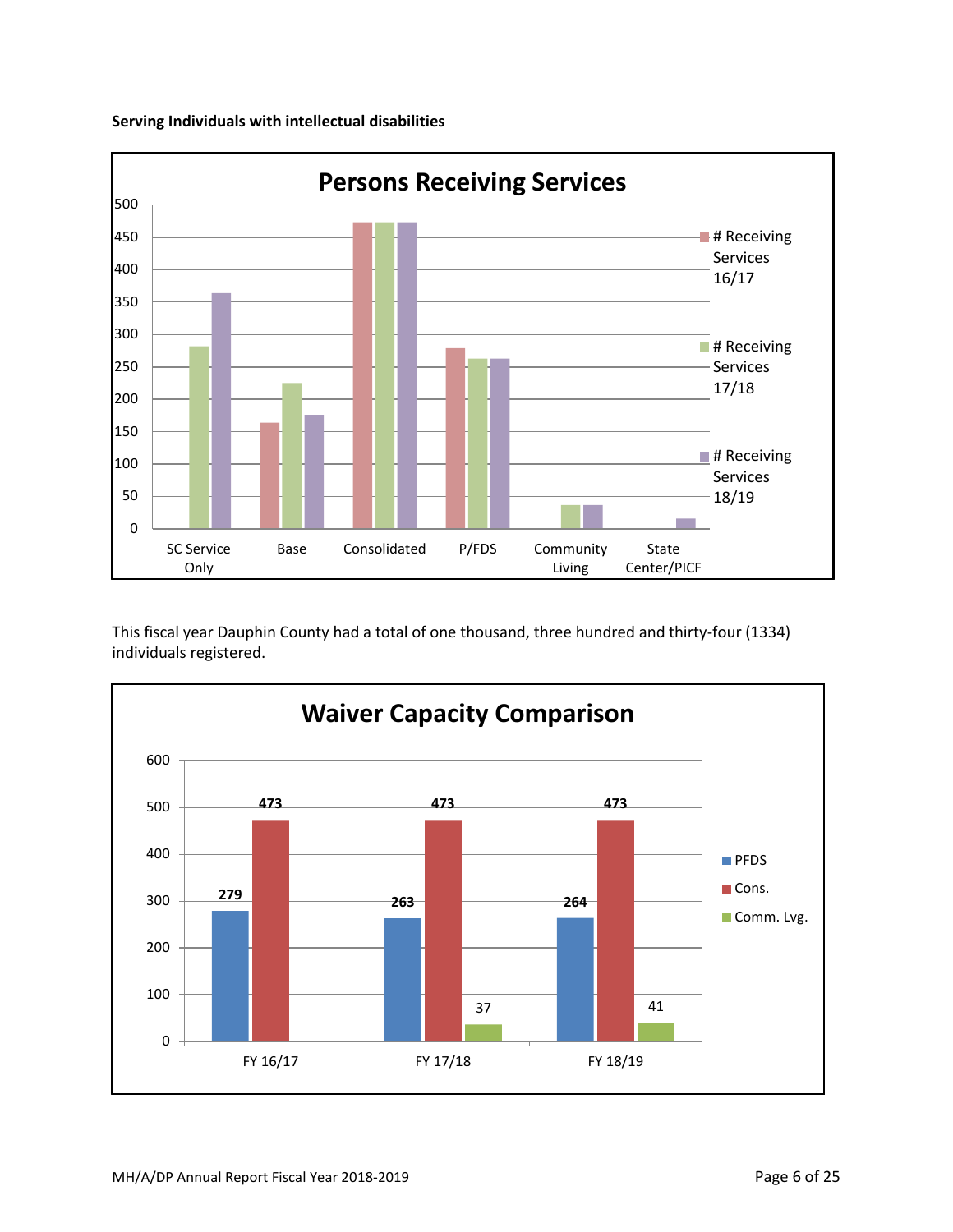As part of the FY 2018-2019 Governor's Budget, the Office of Developmental Programs (ODP) was provided with additional capacity to serve 2018 and 2019 high school graduates. Dauphin County received an increase to your Community Living Waiver (CLW) capacity to serve four (4) individuals, as a result of this Initiative. This release of capacity is to accommodate the 2019 graduates.

Dauphin County had twentyfour (24) graduates in 2019. There were eighteen (18) eligible and / or willing to received services, students. Four (4) individuals enrolled into the Consolidated Waiver, four (4) enrolled into the Community Living Waiver, nine (9) enrolled into the PFD Waiver and one (1) enrolled into the Base. We consistently operate at maximum capacity. Funding is offered as soon as it is available. The top reasons that individuals exit the waiver are moving out of the state, death, being admitted to a nursing facility or entering prison.



## **Supporting Individuals to Live in their Community**

Three hundred and forty-two (342) individuals are receiving residential services in Dauphin County. Over the past few years, fewer individuals are requesting residential services in a licensed 6400 program and we often have residential vacancies. In fact, there is a trend for individuals currently living in licensed group homes to move to settings which allow them more independence, at the same time, accessing the support they need. LifeSharing continues to be a highlighted option for residential service in the state. Dauphin County saw an increase in Life Sharing services over this FY by six new individuals receiving this service! Numerous individuals who were receiving unlicensed services signed leases for their own apartments and began receiving the new service supportive living. Individuals receiving this agency managed service will be supported to live in a private home owned, leased or rented by the individual. This service will support individuals to acquire, maintain or improve skills necessary to live more independently and be more productive and participatory in community life. Dauphin County welcomed two new providers of residential services this year.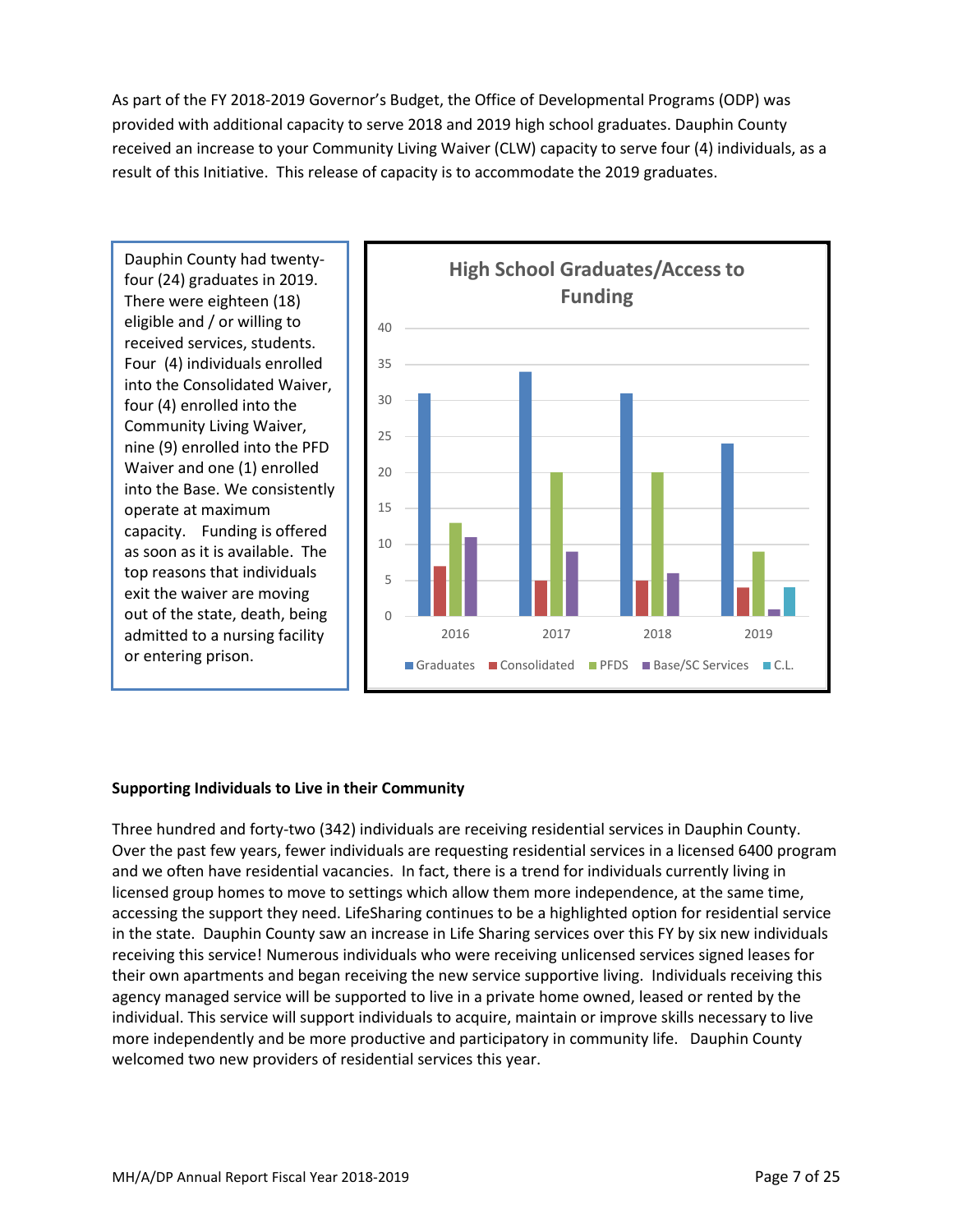

Dauphin County continues to promote Employment First. We recognize that work is an important part of being part of your community and gives opportunities to live how you want to live. Dauphin County MH/A/DP is proud to be collaborating with Cumberland Perry County, CMU, OVR, ODP, School Districts, families, individuals and local businesses in a committee to promote multiple opportunities to explore employment. In March 2019 the Capital Area Employment 1<sup>st</sup> Steering Committee had another successful transition fair focusing on thinking about life after high school. The target audiences for this event are students, families and teachers. The event is held at the HACC Midtown Campus. Some topics include Social Media, Self-Advocacy, Is College Right for me? I got an Interview, now what?, and other resources. The students that attend are two years away from graduating. This is done so that consumers and families can begin the process of transition well before the day of graduation. In 2019, we had over 90 students participate and over 25 vendors. In June of 2019, Dauphin County had fortyfour (44) individuals seeking employment – while one hundred and forty-seven (147) individuals are receiving supported employment services in Dauphin County.

During this FY, Dauphin County continued with a learning collaborative with Allegheny County called LEAP, *Life Experience Appraisal Protocol.* The work that was to be accomplished was to design business questions and data collection systems, provide instruction and oversee implementation in a collaboration, and develop recommendations for provider participants and recommendations to ODP. Dauphin and Allegheny Counties were very successful and moved forward training four (4) additional counties in the LEAP process. Over the course of the FY, Dauphin County completed a total of thirty-four LEAPs for the Office of Developmental Programs.

The last section is a summary of our consumer survey for IM4Q data comparing Dauphin County to the statewide averages is below. This data serves as a guide to how persons using ID services in Dauphin County compare to persons in the ID system across the state.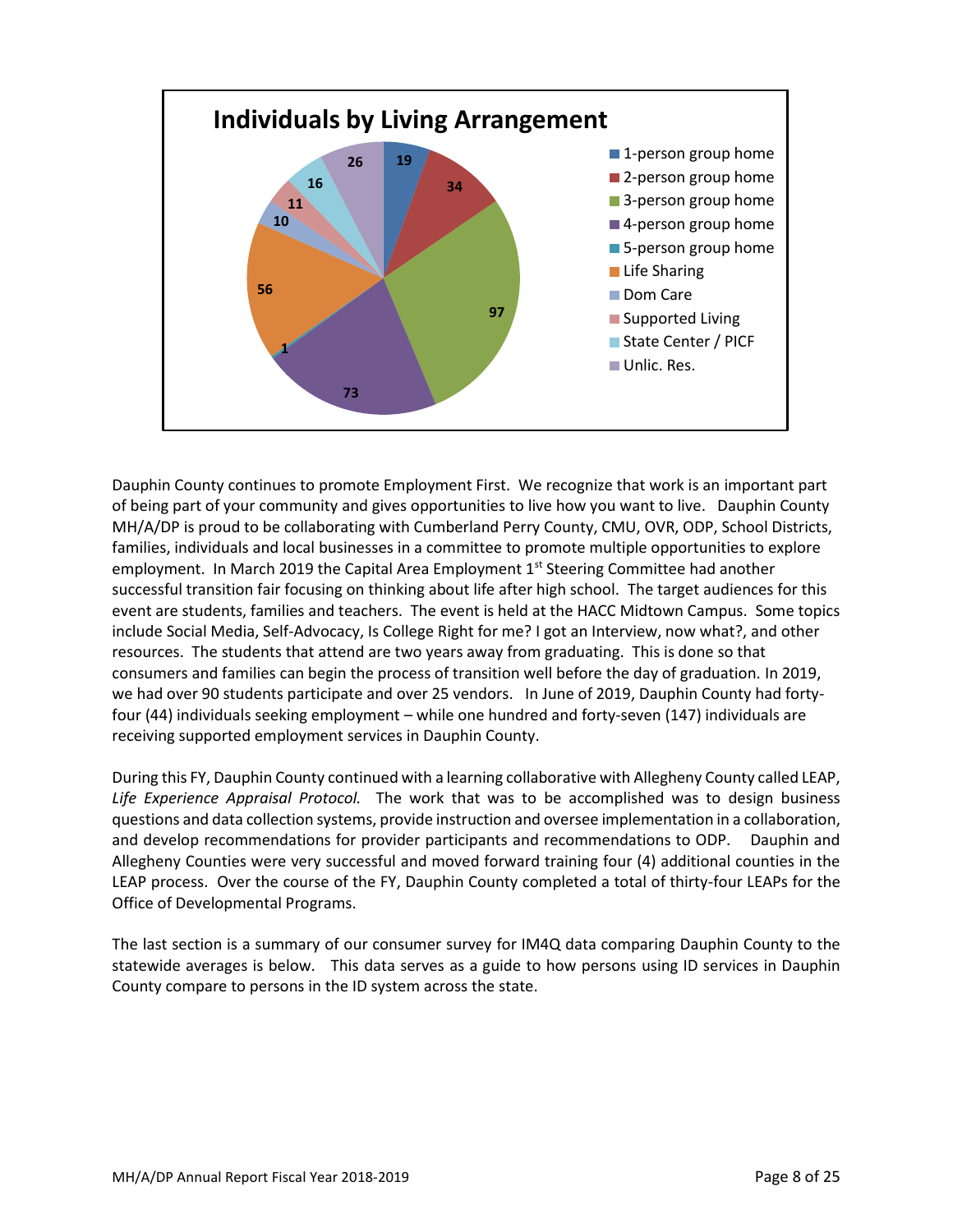## **Independent Monitoring for Quality** Dauphin AE Summary 2018



Independent Monitoring for Quality (IM4Q) visits with adults and children age three and over who are supported by the Pennsylvania Office of Developmental Programs (ODP).

IM4Q sends interviewers to talk to people who live in licensed community homes at least once every 3 years. Interviews are also conducted with people who live with their family, life-sharing families, independently, in intermediate care facilities (ICFs/MR), nursing facilities and personal care homes.

Reports created from Independent Monitoring for Quality interviews are shared with provider agencies, administrative entities/counties, and the Planning Advisory Committee for the Office of Developmental Programs for purposes of improving peoples' quality of life. This information presents some of the findings from the 2017-18 report that compare administrative entity and statewide results. For a full report please contact your administrative entity/county or go to the Department of Human Services (DHS) website at www.state.pa.us.





\*Satisfaction research demonstrates that people report high levels of satisfaction with whatever they have.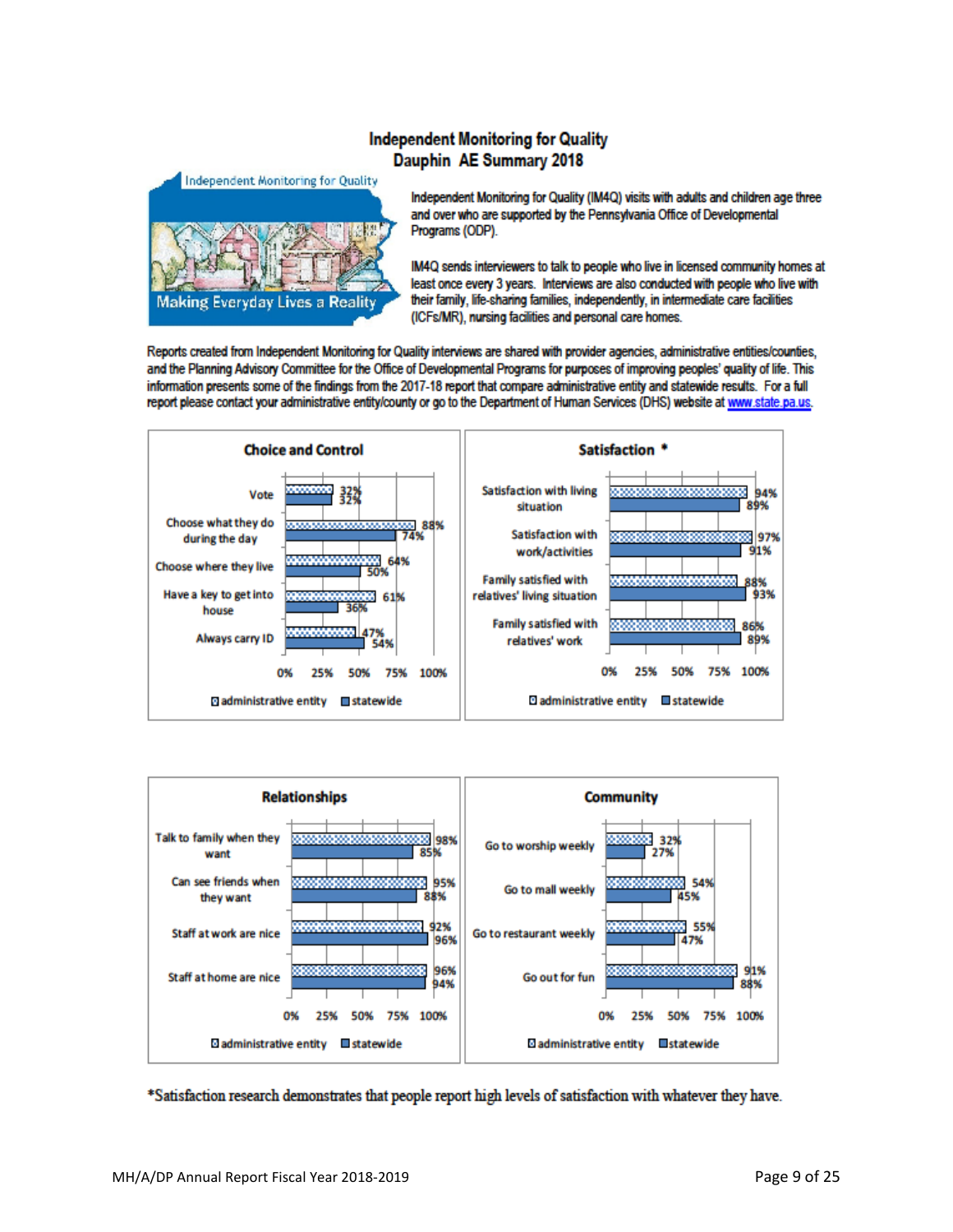## *Early Intervention Program*

Dauphin County continues to see an increase in the number of children referred and served in the EI Program, continuing a multi-year upward trend. 1213 children were referred and/or re-referred to EI. Rereferrals continue to be an area of focus, as some at-risk families initially refuse EI services and/or have difficulty maintaining consistent contact. Approximately 23% of children referred to EI (% includes children referred multiple times) were closed prior to their Initial Evaluation. Often, children were rereferred and completed the eligibility process later. CMU Service Coordinators continue to encourage families to complete the initial evaluation when screening and/or a professional recommendation indicates a concern, so that caregivers understand what is happening with the child's development and can address delays when necessary.



The number of active children in the program in FY 18-19 was 1,086, which was higher than in previous fiscal years. There were also at least 92 children in developmental screening/ tracking, and the total children in tracking is higher, but due to a data system error we cannot confirm the actual number. Children can move between active with plan and tracking within the same fiscal year, so active numbers across both are not unduplicated. The program sends EI referral information to pediatric and family physicians in Dauphin County, and physician offices/NICUs continue to be the greatest source of referrals each year, followed by referrals that come directly from families. Relationships with other referral sources are also strong, with consistent referrals coming from Children and Youth, childcare programs, other social service agencies and home visiting programs such as Early Head Start. Referrals are received through PA's COMPASS system, which families can access online to apply for various state benefits. The EI program continues to work closely with local stakeholders to address the developmental needs of all children, including those in families with low incomes and/or who are experiencing homelessness or other environmental/emotional risk factors. Approximately 77% of all children, or a total of 837 children, were eligible for MA based on income or disability in 18/19, and 31%, or 332 active children, were eligible for both MA and were also enrolled in Waiver funding.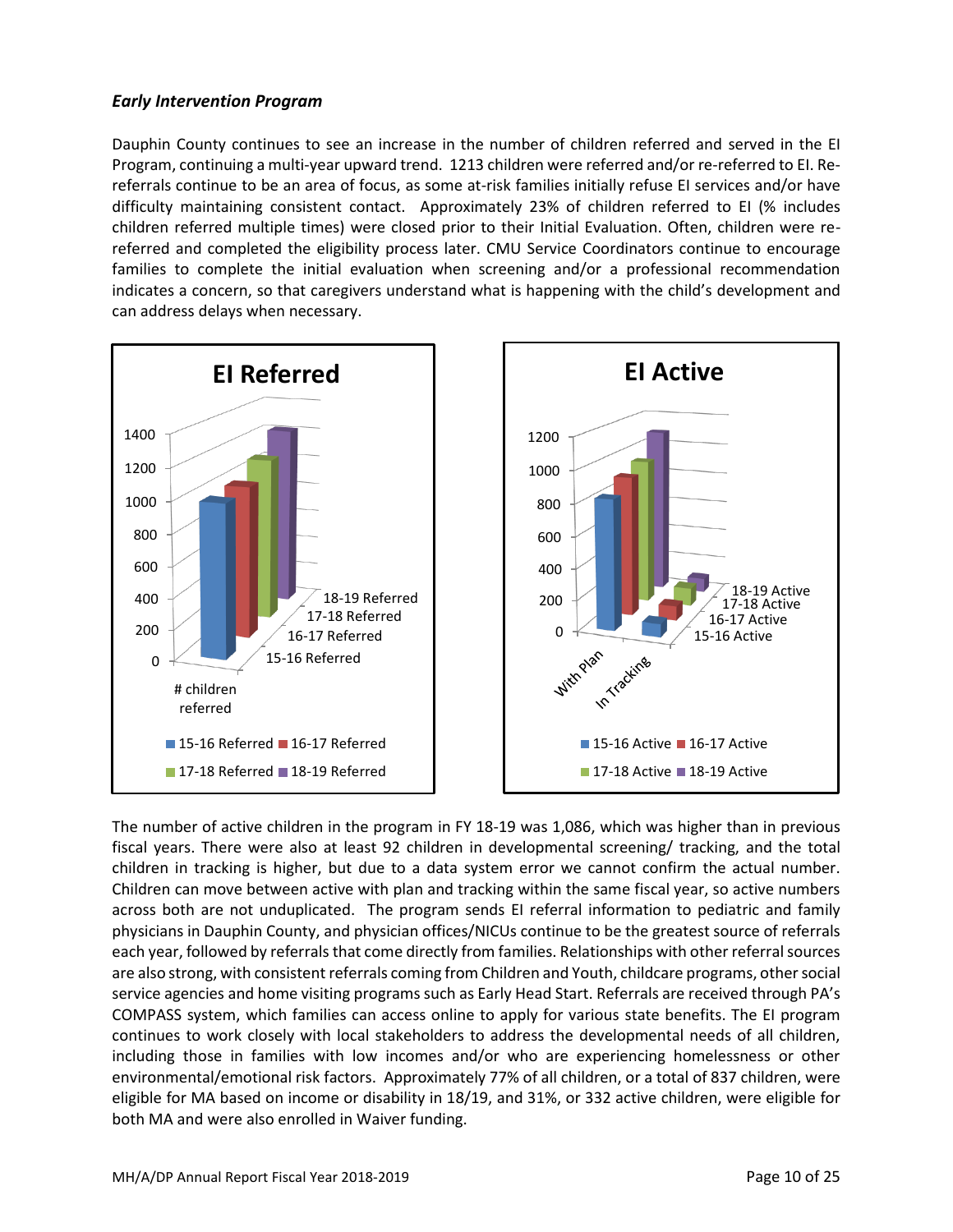

## **Child Find Efforts continue to spread the word about Early Intervention**

Some children in Dauphin County are at particularly high risk for school failure. Early Intervention program professionals offer information throughout the community about the early childhood education resources available to the families of children at risk for, or experiencing, a developmental delay.

Program staff participated in local events to raise community awareness of Early Intervention resources and services. Targeted audiences include: Childcare providers at the annual conference sponsored by the Capital Area chapter of the PA Association for the Education of Young Children, as well as training webinars and/or quarterly meetings with multiple childcare Directors and staff. Families: at New Mom's Network meetings, the Northern Dauphin Family Preschool Safari, and the Lykens area 123 Play With Me parent/child classes through the Dauphin County Library System, Healthy Start Community Action Network meetings and Baby Buggy event, The Foundation For Enhancing Communities Preschool Night at the Harrisburg Senator's game, and various kindergarten enrollment and community resource fairs across the county. Professionals: at Dauphin County Children and Youth Services, Dauphin County Drug and Alcohol Services, Hamilton Health Center.

EI served children in all areas of the County**.** The data is approximate as some children moved within the county and are counted in multiple communities. Northern Dauphin communities (Halifax and north) had 62 children enrolled in EI in 18/19. Harrisburg city and surrounding communities with Harrisburg mailing addresses had 785 children enrolled in EI. Middletown/Highspire/Steelton communities had 149 children enrolled in EI. Hershey/Hummelstown/Grantville communities had 140 children enrolled in EI.

Eligible for Preschool EI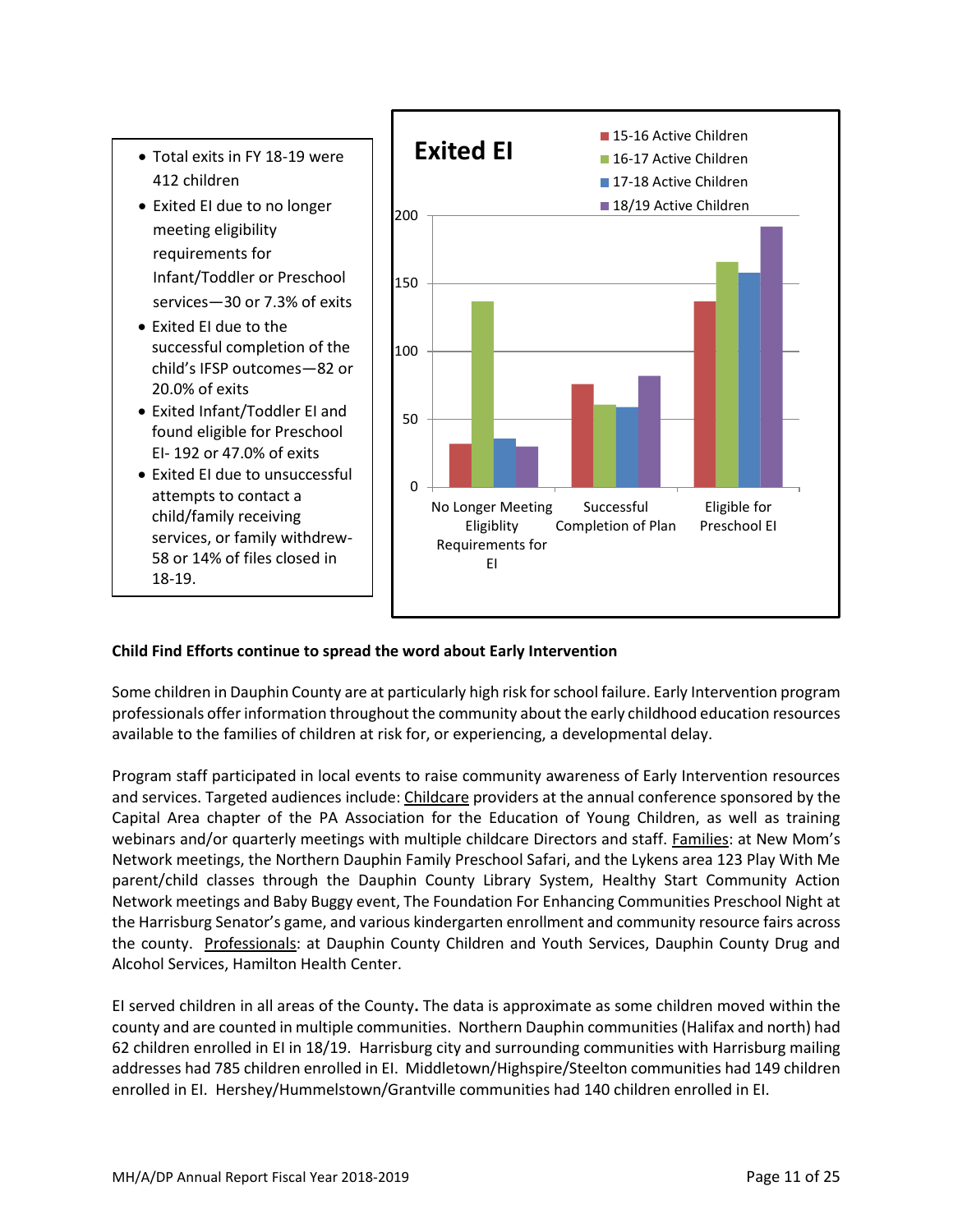#### **Maintaining a Quality Program**

All EI providers doing business with Dauphin County were monitored for compliance with OCDEL and County contract requirements. The Determination process was completed in January 2019 by the Office of Child Development and Early Learning (OCDEL). It included a review of our 18/19 data points, provider monitoring outcomes and family survey results. This process "Determined" our program's compliance with state regulations and key quality indicators. OCDEL staff who scored the Determination Report awarded Dauphin County scores of "Meets Requirements" for the areas of Strengthening Partnerships and Systemic Implementation of Evidence Based Practices/ Data Quality. The program was scored with "Needs Assistance" in the area of Shared Leadership due to having lessthan 100% compliance on meeting annual training requirements (2 of 125 EI professionals did not meet all requirements); meeting less than 95% compliance on providing services within 14 days of being listed on a child's plan (91% of services were delivered on time) and less than 95% compliance with meeting annual eligibility timelines (84% timely which included family reasons for the delay). Communication/training then followed with EI professionals on process enhancements to address the areas of concern.

The program expanded the number of professionals available to work with children referred to EI and/or enrolled in services. CMU added 1 supervisor position and 2 Service Coordinator (SC) positions to meet the demand for Service Coordination. Unfortunately, however, several CMU staff resigned or went out on medical leave over the course of the fiscal year, so individual caseloads remained high as seasoned staff carried much of the workload. Other provider agencies added Occupational Therapists, Physical Therapists, Speech Therapists and Special Instructors/Behavior Specialists to improve our capacity to meet 14-day service delivery expectations. EI provider agencies had difficulty with staff turnover due, in part, to state-set rates that had not increased in over 10 years. A 3% rate increase was implemented by OCDEL for the 19/20 fiscal year.

The program continued to expand the number of professionals in Early Intervention who could introduce families to high tech speech generating devices, in addition to the frequently used low or no tech Assistive and Augmentative Communication (AAC) options. We continue to raise the general knowledge of AAC options across all EI professionals and have successfully transitioned children to the Capital Area Intermediate Unit with high- and low-tech devices. The communication between programs regarding use has improved as well.

EI professionals from the County program participated in the annual State Early Learning Leadership Conferences, Committee for Stakeholder Engagement (CSE) and State Interagency Coordinating Council (SICC) meetings.

Family Survey results reported in December 2019 from families enrolled during the 18/19 fiscal year indicated that the majority of families who responded (return rate of 9%) agreed with statements that signified their early intervention professionals were effective at sharing information and ideas about how to support children's learning in home and community settings. Most families reported understanding the formal and informal complaint processes available to them if they disagreed with their EI team's service recommendations. Two areas that reflect lower approval ratings (less than 90%) were our ability to support families transitioning from Infant/Toddler to Preschool EI services and our effectiveness at connecting families to non-EI services, resources or community events. The Family Survey questions and the process for distribution will change in 2020. Families and professionals were asked throughout 2019 for their input regarding the number and content of the survey questions, resulting in a shorter survey that is easy to understand, which should improve the overall response rate.

The EI program administered a grant from OCDEL in 18-19 to expand the implementation of Program Wide Positive Behavior Interventions and Supports (PW-PBIS) to a third childcare program in Dauphin County. The goal of the 9-month mentorship was to improve caregiver's ability to nurture children's social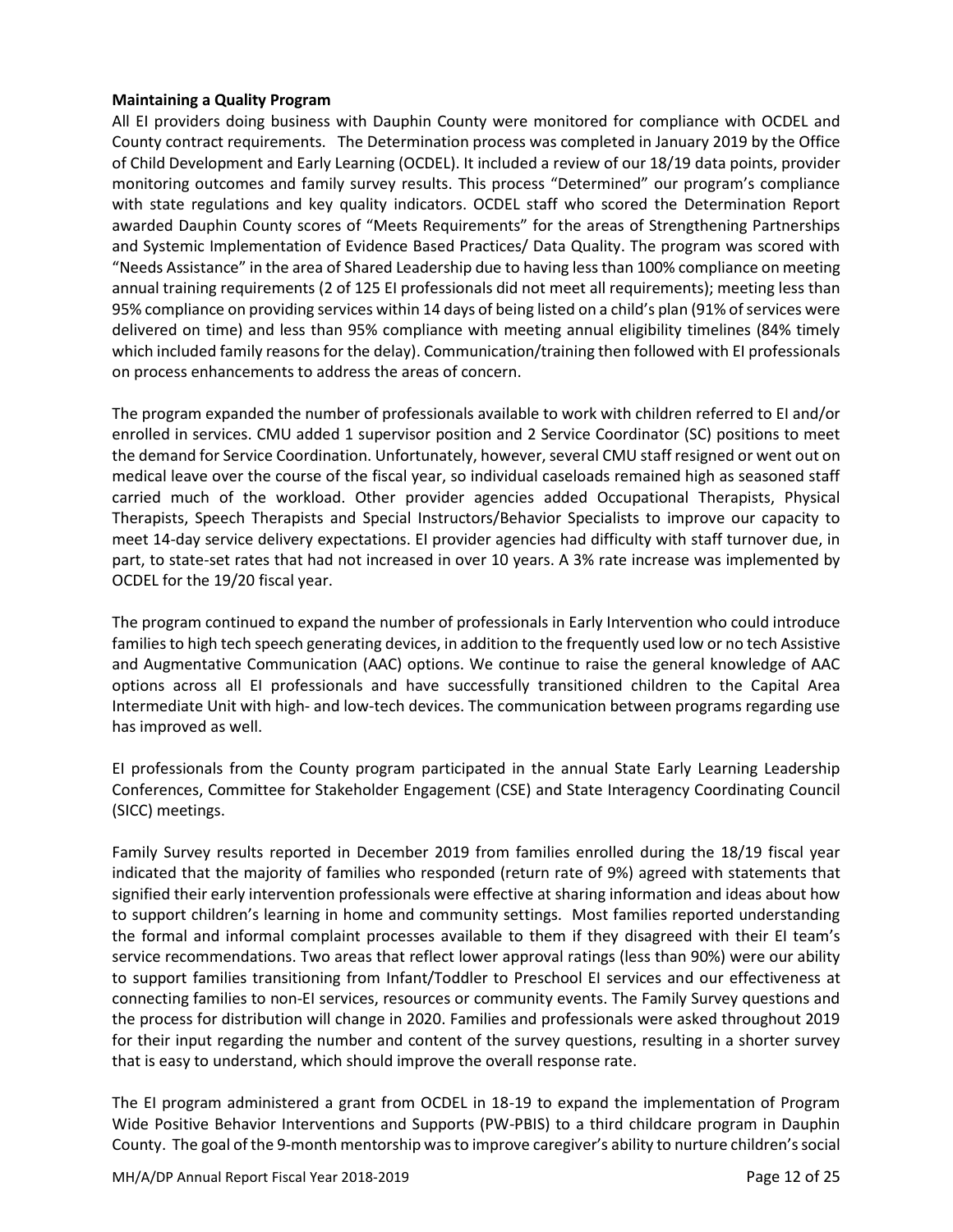emotional development using positive behavior strategies based on training modules from the Pyramid Model. The "Supporting Positive Environments for Children (SPEC)" protocol offered by staff from JG Early Intervention Specialists, facilitates participating programs in understanding the training modules and implementing new policies/procedures, behavior strategies, data collection systems, classroom designs, etc., based on positive behavior principles.

Dauphin County received a Grant for 2019 from the Pritzker Children's Initiative (PCI) in partnership with the National Association of Counties (NACo) to continue our work to improve school readiness for all children. The PCI and NACo recognize that counties play a major role in shaping early childhood systems and investing in core services for infants and toddlers that help to support a thriving community and positively impact outcomes into adulthood. Early Intervention, overseen by MH/A/DP, is the lead organization for this initiative within the County. In line with research shared by the state Office of Child Development and Early Learning (OCDEL), we know that it is important for all children to have access to nurturing, responsive caregiving, as well as quality early learning experiences. We are aware that some children are denied that access when they are asked to leave childcare programs because of developmental delays and/or challenging behaviors. Our stated long-term goal, developed with the support of community stakeholders, is to improve kindergarten readiness by reducing suspensions and expulsions in childcare settings. Early Intervention can be an important component in preventing suspensions and expulsions in early learning programs so that children continue to learn with their peers and prepare for success in school. We offered a series of webinar trainings (viewed by 178+ childcare staff and/or families) to introduce Positive Behavior Interventions and Supports to families and childcare providers across the County. We have successfully raised awareness about the importance of nurturing relationships that promote social emotional development and reduce challenging behaviors as a foundation for school readiness. In addition, we continue to offer training for childcare providers on screening tools that can help identify children with developmental delays and promote Early Intervention as a resource for these children and families.

## *Mental Health Program*

## **Dauphin County Addresses Needs of Adults with Serious Mental Illness:**

Danville State Hospital (DSH) has 32 designated beds for Dauphin County residents. During FY 18-19, there were forty-six individuals served at DSH. Thirteen referrals were made to Danville; one was withdrawn. Fourteen (14) persons were discharged during the year and twelve (12) persons were admitted. The average length of stay for persons discharged from Danville was 1050 days or 2.87 years. The longest stay was 12.52 years and the shortest was 5 months. There were 22 persons in care continuously for FY18-19. Twenty-five percent of persons remaining at Danville in FY 18-19 have been there five (5) years or more.

| Table 1 - Dallvine State Hospital Data 1 1 10-15 |                   |                        |                |               |            |  |  |  |
|--------------------------------------------------|-------------------|------------------------|----------------|---------------|------------|--|--|--|
| Number of                                        | Number of         | <b>Continuous Stay</b> | Unduplicated   | Admitted and  | Number of  |  |  |  |
| <b>Persons</b>                                   | <b>Persons</b>    | during FY              | Number of      | Discharged in | Persons on |  |  |  |
| <b>Admitted</b>                                  | <b>Discharged</b> |                        | <b>Persons</b> | the Same Year | 6/30/19    |  |  |  |
| 12                                               | 14                |                        | 44             |               | 32         |  |  |  |

The Extended Acute Care (EAC) is a type of inpatient psychiatric program with a length of stay of up to six months. Thirteen (13) EAC beds are assigned to Dauphin County. During FY 18-19, 52 referrals were made for Extended Acute Care services. 31 of the 52 referrals (60%) were admitted to one of Wellspan-Philhaven's EAC programs. Twenty-one (21) persons (or 40%) referred to the EAC level of care were diverted from the EAC and were referred to community-based treatment and entered a voluntary MH residential program, returned to their own home or a family home. There were 29 EAC discharges during FY 18-19. All persons discharged were offered treatment and support services in the community.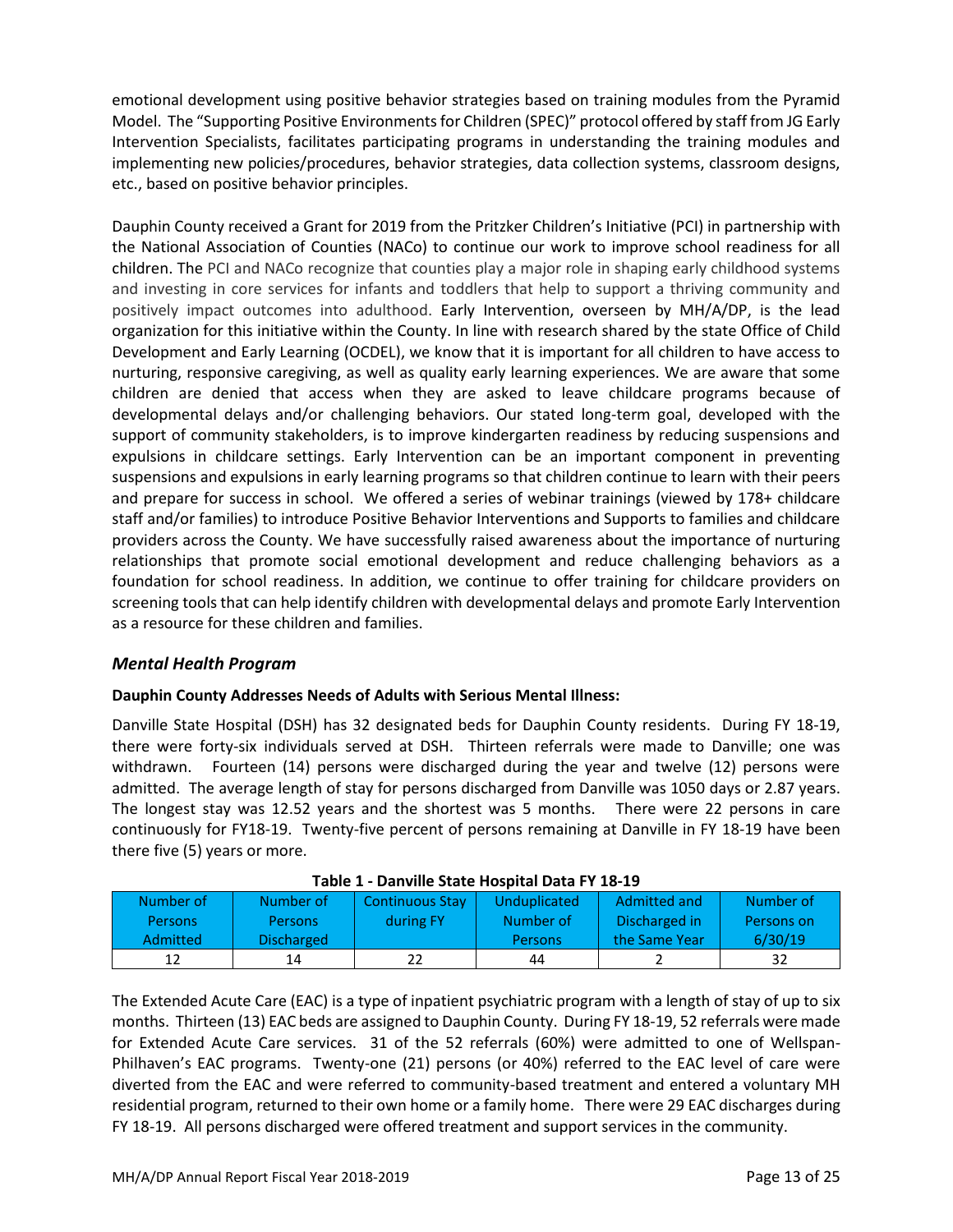A Long-Term Structured Residence (LTSR) is a highly structured therapeutic treatment program for adults. Community Residential Rehabilitation (CRR) refers to transitional residential programming in the community in one setting or in scattered apartments. Some CRR programs have 24/7 staff and others (moderate care) are staffed up until evening hours and use an on-call system for emergencies. A Personal Care Home (PCH) or Specialized Care Residence (SCR) provides 24/7 services and daily assistance with activities including basic care and supervision. Capacity in licensed programs is illustrated in Table 2.

| Table 2- Addit Residential Capacity by Type III I To-ID |                     |                      |                     |                      |                      |  |  |  |
|---------------------------------------------------------|---------------------|----------------------|---------------------|----------------------|----------------------|--|--|--|
| .TSR                                                    | <b>Forensic CRR</b> | <b>CRR Full-Care</b> | <b>CRR Moderate</b> | <b>Moderate Care</b> | <b>Personal Care</b> |  |  |  |
|                                                         |                     |                      | Care                | CRR                  | Home                 |  |  |  |
|                                                         | 16                  | 47                   |                     | 40                   |                      |  |  |  |

**Table 2- Adult Residential Capacity by Type in FY 18-19**

| <b>Type</b>                        | <b>Number</b>  | <b>Percentages in</b> | <b>Examples</b>               |  |  |  |  |  |
|------------------------------------|----------------|-----------------------|-------------------------------|--|--|--|--|--|
|                                    | in 2017-18 and | 2017-18 and 18-19     |                               |  |  |  |  |  |
|                                    | 18-19          |                       |                               |  |  |  |  |  |
| Recovery                           | 34/21          | 55.7%/35.5%           | Independent housing,          |  |  |  |  |  |
|                                    |                |                       | appropriate use of            |  |  |  |  |  |
|                                    |                |                       | treatment/support             |  |  |  |  |  |
|                                    |                |                       | resources                     |  |  |  |  |  |
| Higher Level of Care - Psychiatric | 4/8            | 6.6%/13.6%            | Referred to acute inpatient   |  |  |  |  |  |
|                                    |                |                       | care and other IP care such   |  |  |  |  |  |
|                                    |                |                       | as Danville State Hospital or |  |  |  |  |  |
|                                    |                |                       | <b>Extended Acute Care</b>    |  |  |  |  |  |
| Higher Level of Care - Medical     | 6/12           | 9.8%/20.3%            | Referred to inpatient         |  |  |  |  |  |
|                                    |                |                       | medical care and/or skilled   |  |  |  |  |  |
|                                    |                |                       | nursing care                  |  |  |  |  |  |
| Incarceration/Arrest               | 3/0            | 5%/0%                 | Arrested and/or sentenced     |  |  |  |  |  |
|                                    |                |                       | in pending court matter to    |  |  |  |  |  |
|                                    |                |                       | incarceration                 |  |  |  |  |  |
| AWOL                               | 5/3            | 8.2%/5.1%             | Left without notice or plan   |  |  |  |  |  |
| <b>Rule Violation</b>              | 1/9            | 1.6%15.3%             | Repeated program rule         |  |  |  |  |  |
|                                    |                |                       | violation such as drinking on |  |  |  |  |  |
|                                    |                |                       | premises, aggression          |  |  |  |  |  |
|                                    |                |                       | towards staff                 |  |  |  |  |  |
| Same Level of Care - Transfer      | 6/5            | 9.8%8.5%              | Choice                        |  |  |  |  |  |
| Deceased                           | 2/1            | 3.3%/1%               |                               |  |  |  |  |  |
| Total                              | 61/59          | 100/100 %             |                               |  |  |  |  |  |

## **Table 3- Persons/Percent of Discharges by Type in Three Fiscal Years**

Adult residential programs served 393 persons. 197 people were in residential services other than the crisis and diversion CRR programs. Of the 197 people served in FY 18-19, 59 or 31 % of the individuals in residential services were discharged during the fiscal year. Table 3 shows the number/percentage of discharges by types of discharge for the past three fiscal years. Type of discharge data demonstrates less than thirty-six percent of the discharges were (35.5%) from residential services during FY 18-19 were positive and recovery-oriented. The number/percentage of persons discharged for a higher level of psychiatric care more than doubled from 6.6 % to 13.6%. Discharges for medical care more than doubled from 9.8 to 20.3%. In FY 18-19, no persons were arrested or sentenced to prison while living in a mental health residential program. The number of persons discharged due to a rule violation increased from 1 person to 9 persons. This is not a desired outcome for persons exiting residential services. In a voluntary recovery-oriented system, all discharges can be planned terminations from residential services, and discharges due to a rule violation should be eliminated. Further examination of the change in the number of persons discharged due to rule violations is a task for 2020.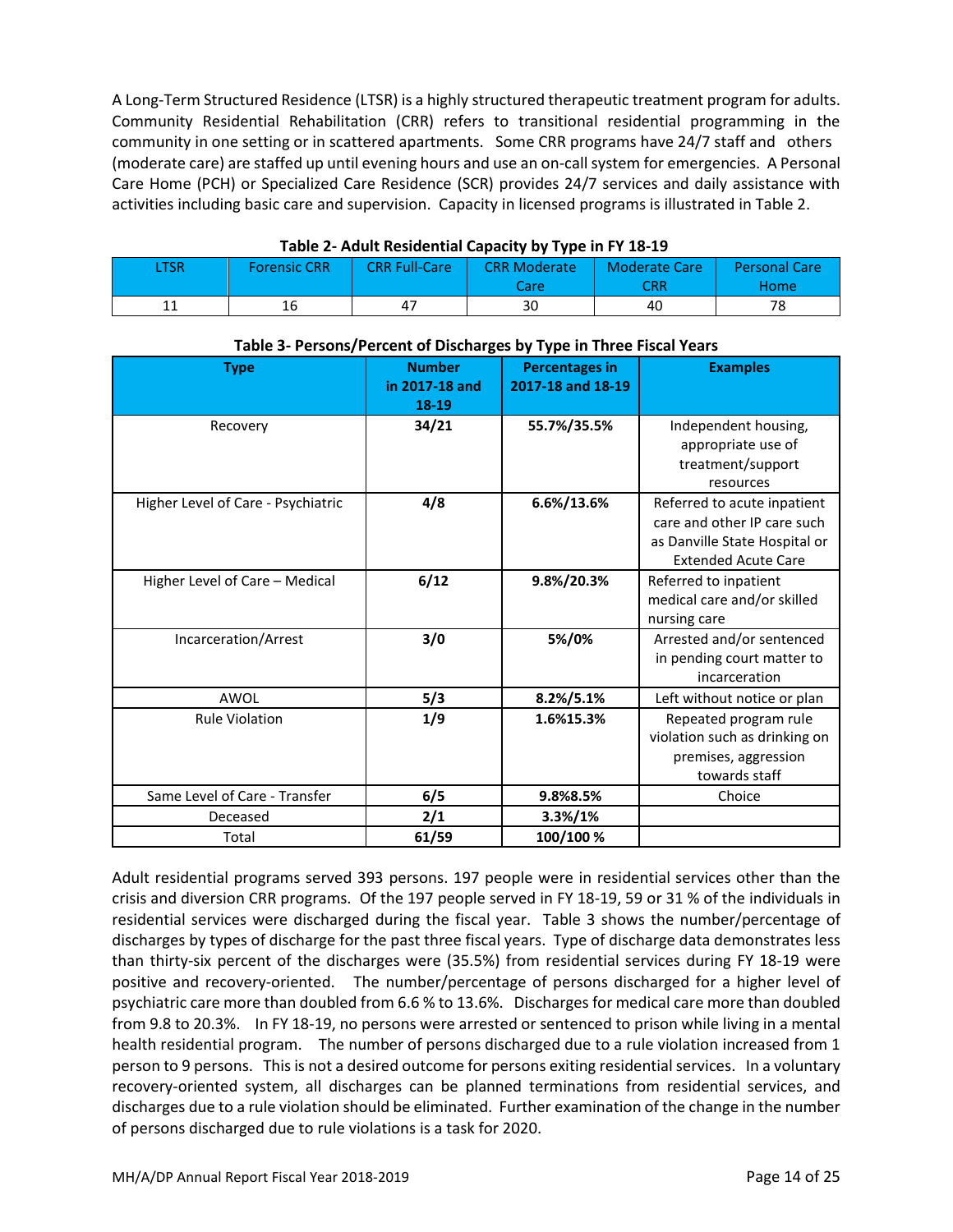In FY 18-19, County MH staff conducted monitoring of licensed programs predominately based upon licensing standards in CRRs and Personal Care Homes. Two programs were excluded from monitoring due to other corrective actions being taken by the County due to staffing and milieu concerns with the providers. It is hopeful that with appropriate interventions, the two programs can participate in County monitoring in FY 20-21. Improvements implemented are underway in FY 18-19 and 19-20 include:

- Room & Board contracts were revised.
- MH case managers are invited to and participate in team meetings on participant's progress.
- Auditing tools were further developed internally by providers.
- Developed staff-to-staff accountability with documentation.
- Weekly summaries outlining consumer progress were added to documentation.
- Staff were retrained on documentation and medication monitoring process.
- **•** Providers developed a process to address maintenance requests and timely repairs.
- Staff were re-trained on completing releases of information.

Providers will continue to re-evaluate their Admission/Discharge process to improve occupancy. Maintaining a 90% occupancy rate annually will continue to be a programmatic standard for transitional non-diversion CRR programs. CRR occupancy data for FY 18-19 is displayed in Table 4.

| <b>CRR Program by Provider and Type</b>         | <b>Licensed</b> | <b>Occupancy Rate</b> | <b>Occupancy Rate</b> |
|-------------------------------------------------|-----------------|-----------------------|-----------------------|
|                                                 | <b>Capacity</b> | FY 17-18              | FY 18-19              |
| Elwyn: Maximum Care                             | 16              | 83.7%                 | 82.6%                 |
| Gaudenzia: Maximum Care                         | 16              | 62.5%                 | 39.4%                 |
| Keystone: Transition Adult Program Maximum Care | -3              | 77.1%                 | 87.9%                 |
| Keystone: Maximum Care                          | 10              | 96.7%                 | 83.1%                 |
| Keystone: Moderate Care 1&2                     | 20 & 20         | 86.5% and 84.4%       | 87.2% and 89.1%       |
| Merakey: Maximum Care                           | 15              | 87.2%                 | 83.9%                 |
| Merakey: DBT Maximum Care                       | 3               | 89.9%                 | 93.1%                 |

## **Table 4: CRR Occupancy Rate for FY 18-19**

Occupancy at the Gibson House CRR operated by Gaudenzia was very low because the County suspended admissions and worked to redesign the program, which had poor consumer outcomes. Longer lengths of stay are anticipated with personnel and programmatic modifications being implemented during FY 19-20. Some improvements in occupancy rates are noted particularly in smaller programs such as DBT and Transitional Adult. The Keystone Max care CRR (10 beds) occupancy rate decreased by 13.6%. Adult MH staff will evaluate the admission processes in several CRRs and work with providers on addressing the problems. Waiting list for all CRR programs are constant so a lack of referrals is not the problem.

County staff participated and occasionally facilitated interagency or Community Support Plan meetings for persons in the following settings: Extended Acute Care, Acute Inpatient programs, and at Danville State Hospital. County staff have increased involvement with persons registered in the system if there are compound factors such as an intellectual disability, the persons is transition-age (18-24 years of age), and/or recommended for non-MH Levels of care such as skilled nursing care.

Dauphin County applied to the The State Office of Mental Health and Substance Abuse Services for Forensic MH funds and proposed a dual-diagnoses (MH + D & A) Intensive Outpatient Program (IOP) with a recovery center and a short-term forensic-specific CRR. The programs were funded by OMHSAS. LiveUp Recovery opened in the first quarter of FY 19-20 operated by Pennsylvania Counseling Services. The shortterm CRR will be for adults with a serious mental illness and criminal justice involvement. The proposed program will have 14 beds and provide a transition from work release or prison/jail for up to 90 days.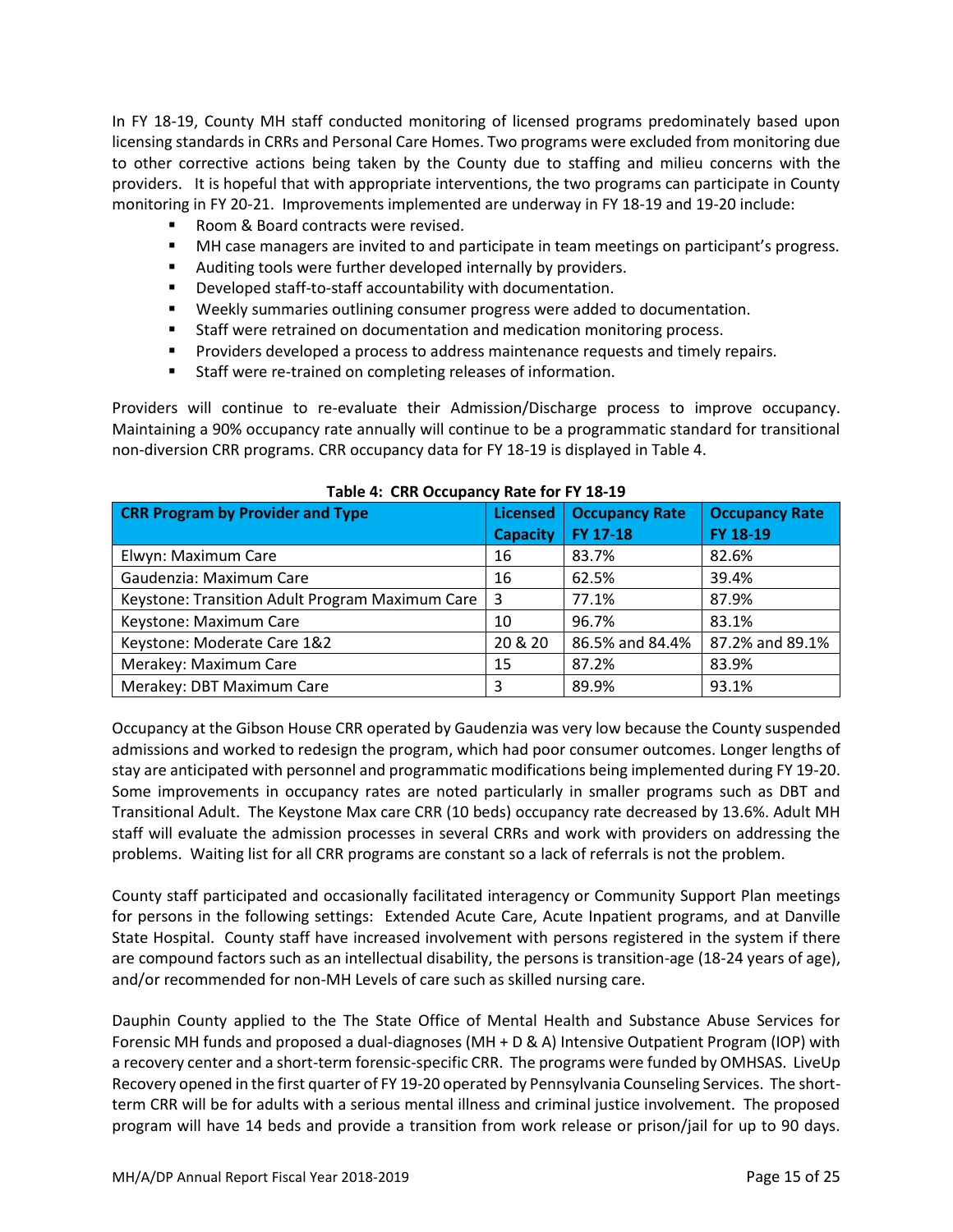Continuous efforts have been made by the provider to locate a suitable site for the program and efforts will continue into FY 19-20.

The MH program continues efforts to collaborate with criminal justice partners to divert persons with serious mental illness from jail or plan for an earlier release than would have occurred with traditional criminal justice processes where possible. In FY 18-19 639 persons were screened for eligibility for early release and 117 persons were approved. 499 persons were ineligible, 147 of whom were pending transfer to another facility, 134 persons were released prior to an MH intervention, and 123 were ineligible due to the nature of their criminal charges. The average prison length of stay for persons eligible for early release was 126 days.

In April 2019, Team MISA started to bring together various systems' representatives to discuss persons in Dauphin County Prison who should be successfully released with a multi-system plan. Each week approximately 12-15 cases are reviewed with input from MH following an intake interview or based upon on-going case management services. The collaborative plans are then presented to the Court at subsequent hearings for bail, plea discussions and/or sentencing. The MISA process also makes recommendations for inpatient treatment and competency evaluations.

Dauphin County continues to successfully operate five types of housing projects for adults with serious mental illness. The Bridge Rental Assistance Program provides a "bridge" rental subsidy to persons with a serious mental illness on the Housing Authority of Dauphin County's (HACD) HUD Section 8 waiting list. In FY 18-19, eighteen persons were in the Bridge Rental Housing program and two persons were in process. HACD will be moving approximately 8 persons on to permanent Section 8 or Project Access vouchers before the end of the calendar year and we will assess the availability of funds to serve more persons.

MH/A/DP collaborates with The Capital Area Coalition on Homelessness (CACH) along with several other agencies working with non-elderly individuals with disabilities on an 811 Project-based Rental Assistance Program. Data since its inception and through FY 18-19 indicates that 47 vouchers are available in Dauphin County, and while 97 MH consumers have applied for 811 PRA vouchers, and 23 MH consumers were awarded vouchers and housed in Dauphin County.

The third project is a capital development in Susquehanna Township using reinvestment funds to support a Pennsylvania Housing Finance Agency (PHFA) low-income tax credit development for 35 family homes and a community garden. The project is called "Sunflower Fields". Construction was completed in early fall 2017. Five (5) homes designated for adults with serious mental illness and their family are occupied.

The fourth Housing program is new since 2018 and are Mainstream vouchers from HUD. The target population includes persons moving from institutional care, homeless or at risk of homelessness. Applications are managed by CACH and based upon priorities in the coordinated entry system (CES). Permanent vouchers are awarded by the Housing Authority of the County of Dauphin.

The fifth housing program is the Shelter Plus Care (S+C) Housing Voucher program, a conjoint project by the County MH Program and the Housing Authority of the County of Dauphin for persons with a serious mental illness experiencing homelessness. Forty (40) individuals were served and during FY 18-19, there were five (5) new admissions. There were six (6) discharges during the fiscal year.

## **Dauphin County Undertakes Quality Assurance Activities:**

MH/A/DP Annual Report Fiscal Year 2018-2019 **Page 16 of 25** and 2018-2019 Mental health providers use at least two unusual incident reporting systems. There were 505 Adult Unusual Incident Reports (UIRs) reviewed and entered in the Dauphin County database in FY 18-19. This is an increase of 13.2% from the previous year. The highest category was Criminal Event Involving the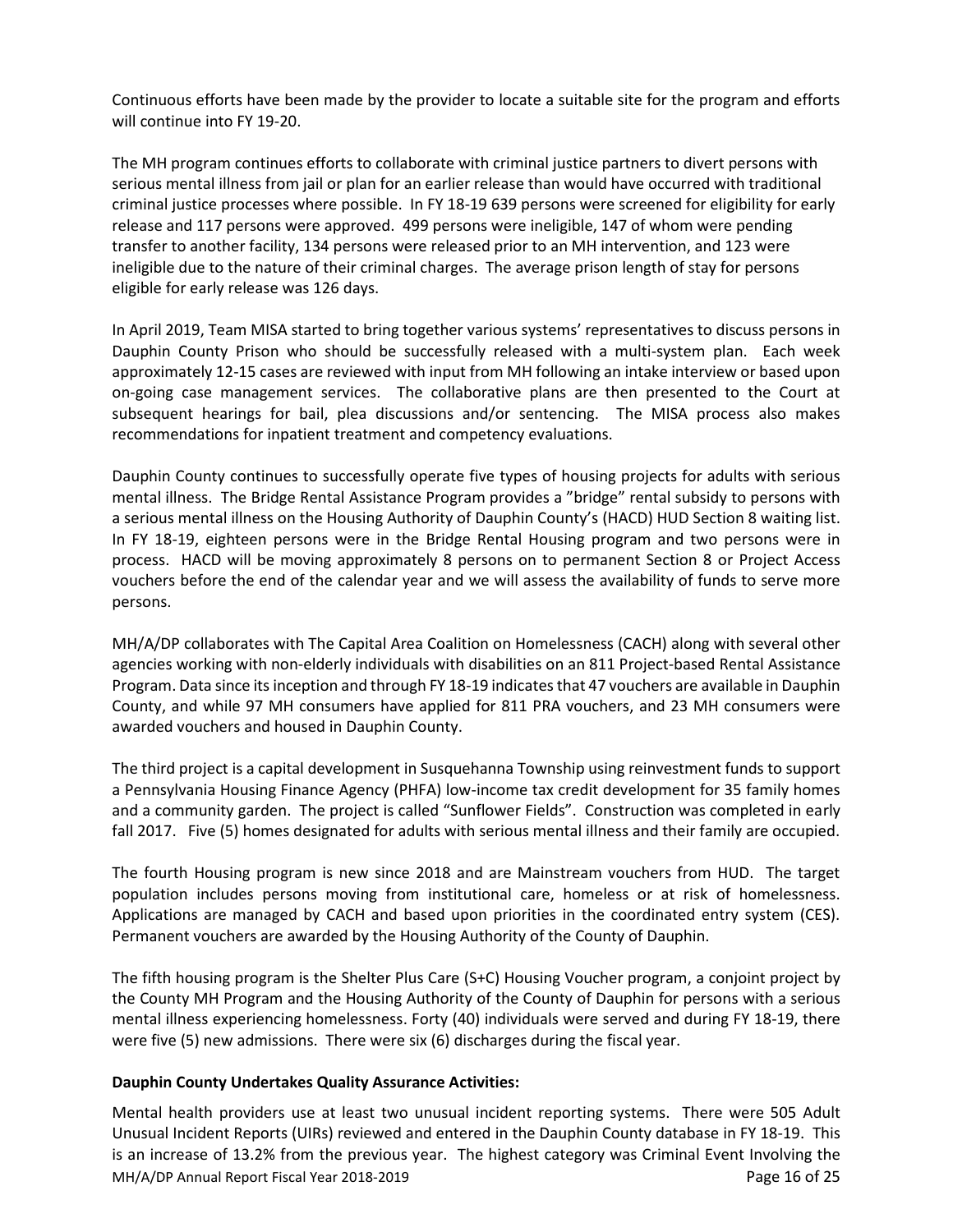Police (259 of 505, 51.3%). Serious Illness was the second highest category with 173 (34.3%). These two categories were also the highest in FY 17-18 but were reversed between highest and second highest. The third largest category was Death with 39 reports (7.7%). This was also last year's third highest category. There was one (1) report of abuse by a provider confirmed and the staff member was fired from the agency. One report of misuse of funds was reported regarding an agency outside of Dauphin County.

Persons who were part of the Harrisburg State Hospital closure, those residing in CRRs and the LTSR are subject to incident reporting in DHS's Enterprise Incident Management (EIM). In FY 17-18, there were 128 reports entered into the EIM database. In FY 18-19, 105 reports were entered into the system. Illness was the single largest category with 39 (37.1% of the total reports). The number of reports in this category was the same last year. Law enforcement activity and Missing person were the next highest categories. Only one (1) report entered out of 105 related to Dauphin County consumers involved in the closure of Harrisburg State Hospital.

There were 60 children's unusual incident reports in FY 18-19. There was one child with 5 or more incidents reported. PerformCare does not consider a restraint to be an unusual incident unless the restraint results in an injury and are reported only in 24/7 care programs. Restraints are reported as a separate category. Most incidents are reported in Residential Treatment and inpatient settings and BHRS (Behavioral Health Rehabilitation Services). Twenty children and teens in Residential Treatment were involved in 47 of the reported 60 incidents. Efforts to reduce the use of restraints are critical because of the trauma and potential for serious injury all restraints have on children. Restraint techniques are very rarely used with adults. One (1) child death was reported in FY 18-19 involving a teen under CYS care who withdrew from an RTF and completed suicide.

There were 3 (three) complaints reviewed during FY 18-19 of which one (1) was formal and two (2) were informally managed. The types of formal and informal complaints are identified in Table 4. The passage of the Adult Protective Services Act may have reduced the number and types of investigations being done by the County. Dauphin County has also encouraged the use of a provider's internal complaints and grievances policies to handle provider specific issues.

| <b>Number of Complaints</b> | <b>Source</b> | Tvpe                                     |
|-----------------------------|---------------|------------------------------------------|
|                             | External      | <b>Gaudenzia CRR Drug Testing Policy</b> |
|                             |               | and restricting persons to the CRR       |
|                             | Internal      | Service - Incident Review                |

## **Table 5- FY 18-19 Complaints by Number of Adult Persons, Source and Type**

## **Dauphin County Engages Persons Using Mental Health Services:**

Persons using services, family members, MH/ID Advisory Board members, MH program staff, and other stakeholders were included in developing the Block Grant narrative and they provide ongoing input into Dauphin County's system for recovery and resiliency-focused services. A survey on the number of employed Certified Peer Specialist (CPS) staff revealed 14 persons are employed in Dauphin County. Six (6) are full-time and eight (8) are part-time employees. CMU closed their CPS program in April 2019. They had employed two full-time CPS staff. While very beneficial to individuals, the free-standing PSS agencies have been impacted by productivity, retention and training issues which hinder growth and the availability of the service. Programs that have embedded certified peer specialists in their service model seem to be more supportive for the employee and productive by working as a team member. Documentation requirements are also less stringent. HealthChoices funded CPS served 95 individuals in the reporting period. Dauphin County has communicated the needs for an additional Peer Support provider to CABHC and PerformCare and hopefully that will result in increased capacity.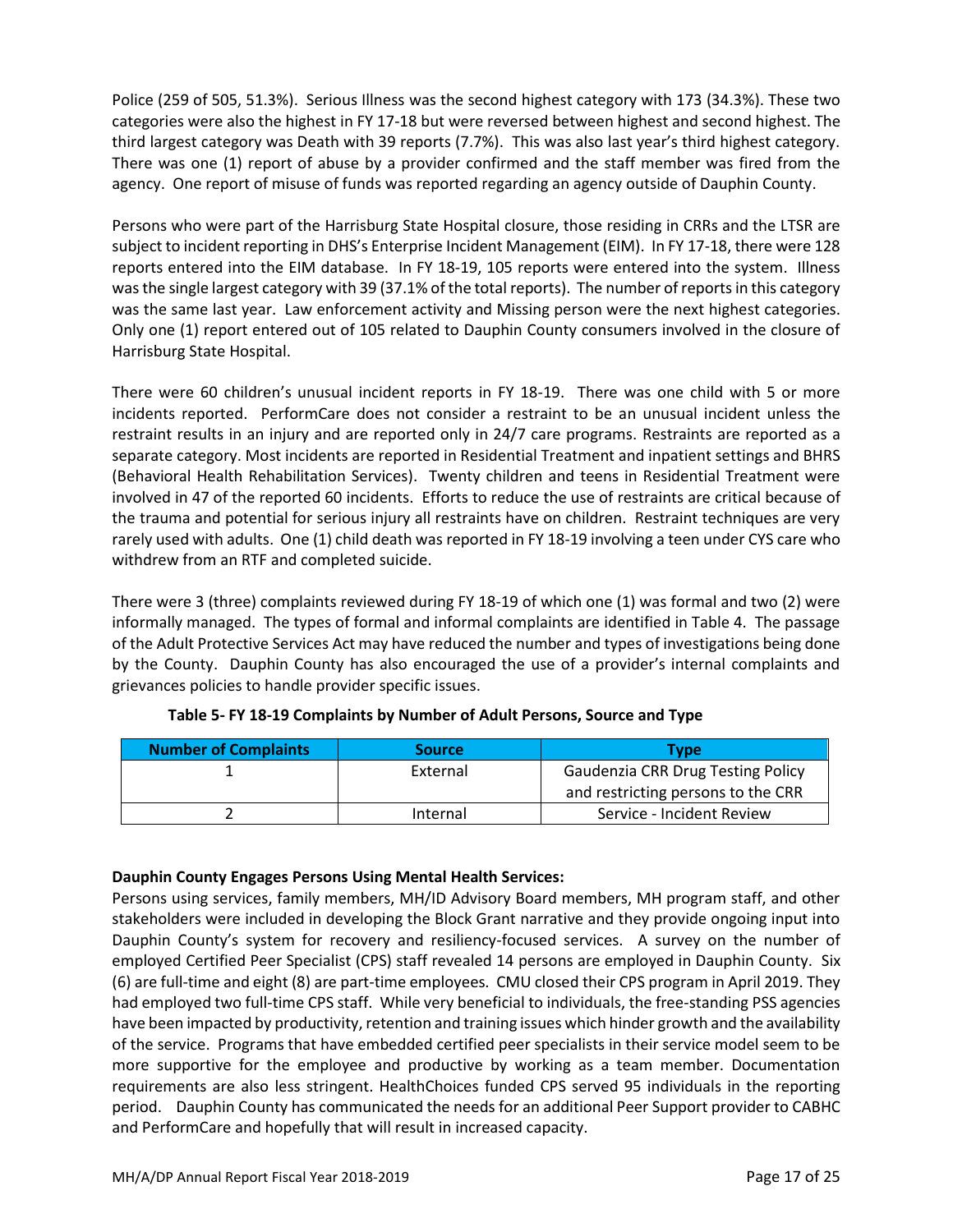Dauphin County's Community Support Program (CSP) Committee is a conduit for receiving input and tapping into ideas, skills and expertise in an evolving recovery-oriented system. Dauphin County continues to support providers trained and credentialed in Mental Health First Aid curriculums for children and adults. Manuals are purchased for providers conducting training in Dauphin County for first responders.

*Resource Sharing* continues to grow among families in the mental health system with the distribution reaching over 789 families. Topics this year included Suicide Prevention, Keeping Your Child Safe Online, Case Management Services and Disruptive Behavior and Anxiety. *Resource Sharing* is found on the Dauphin County website. Agency distribution has expanded to some Dauphin County daycares.

While no *Guiding Good Choices* (GGC) trainings occurred during FY 18-19, Steelton-Highspire School District has expressed interest in offering this curriculum and has identified two parents to be trained in FY 19-20. Central Dauphin (Swatara Middle school) has expressed interest in offering this curriculum to parents using the parent trainers from Central Dauphin East Middle School. Some retraining will be needed due to changes in format and the new videos.

The County Mental Health system has been rethinking our approach to Family Involvement since providers have not embraced the concept of parents and families having a role in improving the quality of their services. The County program is very concerned about families disconnected from their children during out-of-home treatment. As a result, some parents are referred to Dauphin County CYS because they no longer wish to provide for their own children, essentially neglecting their responsibilities as parents. PerformCare has not embraced family involvement, nor wishes to identify with a national initiative known as Building Bridges (BBI). Strategies for consideration in FY 19-20 include: using a modified BBI self-assessment tool with CMU case managers in child and adult system. The selfassessment tool would help the CMU to target training and agency policies and procedures toward greater family involvement.

## **Dauphin County Addresses the Needs of Children and Teens with a Serious Emotional Disturbance:**

Dauphin County MH is focused on reducing the use of Residential Treatment because it is not evidencebased or community-based care. There were 59 recommendations in FY 18-19 for out-of-home treatment for 54 unduplicated children. Fourteen recommendations did not follow the required Interagency Service Planning Team process which needs to be addressed so that recommendations are considered and alternative plans are put into place to address unmet needs and assure that less restrictive services are considered. The data indicates a decrease in recommending out-of-home treatment, however, the reasons are complex due to an overall decrease in Statewide RTF capacity and a lack of programming for complex youth with ID, autism, and highly aggressive behaviors. The five-county managed care group selected a provider to develop a small community-based Residential Treatment Facility.

Dauphin's RTF census in 2018-19 totaled 33 unduplicated children and teens. JACHO RTF census was 27 persons and the Non-JACHO census was 6 persons. Sixteen (16) recommendations were denied by PerformCare and were offered local community-based types of services. For youths discharged from RTF in FY 18-19, the average length of stay was approximately one year. County MH staff monitor youth with long lengths of stay in RTF 2-4 years and children/youth in less than ideal settings such as shelters with individually configured support from involved systems.

Dauphin County has two types of Community Residential Rehabilitation – Host Homes. Thirteen (13) children and teens were served in the CRR-HH Programs (Host Home and Intensive Treatment Host Home program) during 2018-19 and six were (6) were discharged in the same period. The CRR Intensive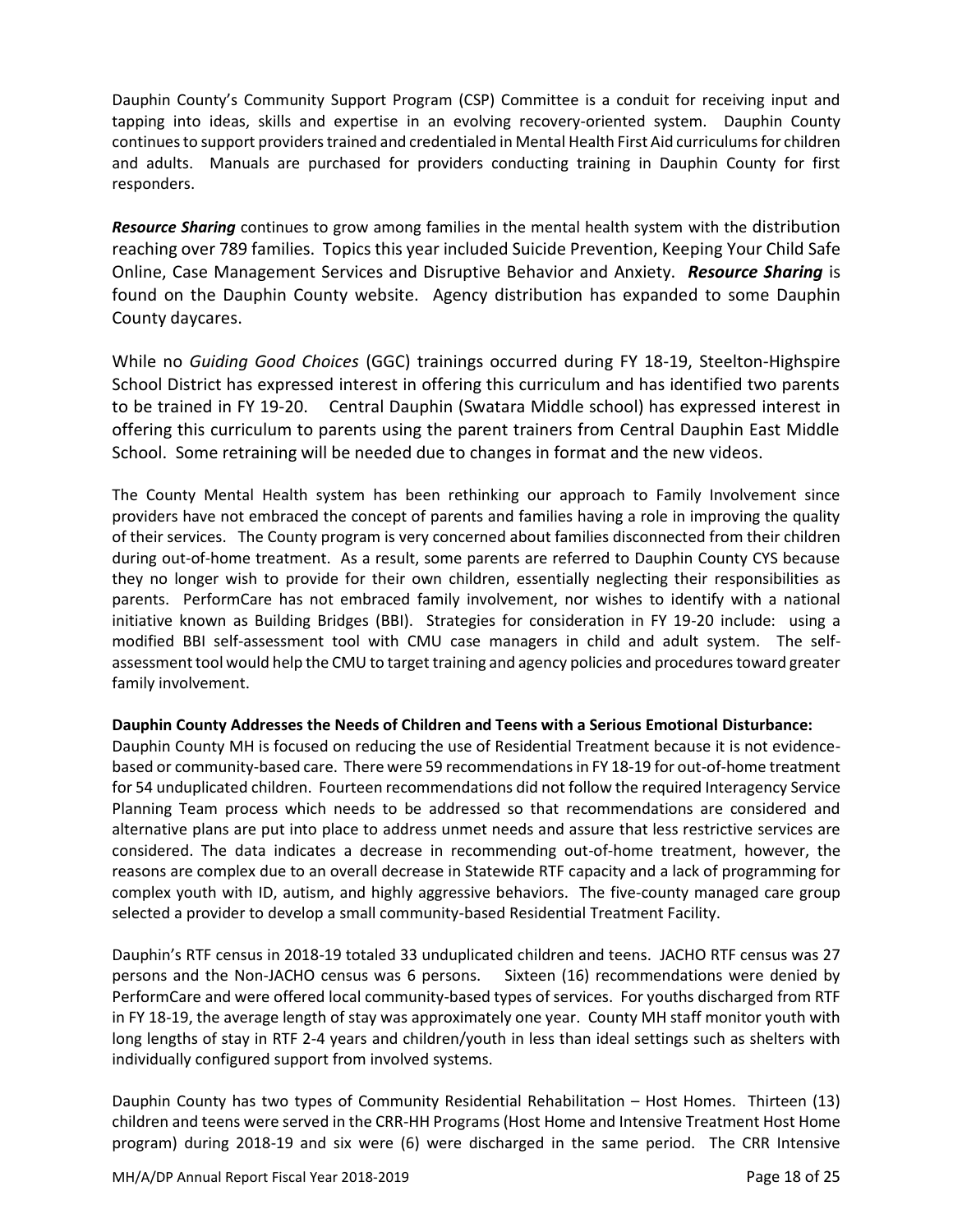Treatment Program or ITP is a small program. Only one provider offers the service, which includes a much more intensive treatment component for the youth and their family of discharge as well as more frequently home visits. Clinical support continues during the family visits. The addition of another provider is still pending after almost three (3) years. Five (5) youth were served in CRR-ITP during the year. And four (4) successfully completed the program.

Child MH staff continue to work with the ten (10) public school districts located in Dauphin County through county-wide meetings and individual efforts with some districts. Improving communication with BHRS providers and schools has led to greater understanding of process issues, concerns when MH staff work in school buildings and how treatment outcomes are assessed. Several school districts participated in training to learn how families of children with serious emotional disturbances can access Medical Assistance as a secondary insurance for their child. School-based Outpatient clinics are monitored by the County for adequate staffing and communication issues. Many school-based clinics have new or selected agencies providing School-based Outpatient programming. FY 19-20 will involve monitoring the student needs being met by provider agencies and the referral process being used between the provider and school building.

The Student Assistant Program (SAP) Mental Health consultation continues for middle and high schools with functioning SAP Teams. In FY 17-18, there were noted decreases in the number of informal assessments conducted by the SAP consultation provider. 334 informal assessments were completed in 2018-19. This represents an increase from the 251 informal assessments that were completed in the previous year. One noted improvement was Harrisburg School District from 20 assessments to 44 in FY 18-19. The Garrett Lee Smith Suicide Prevention Grant began in July 2017. The primary activity of the grant is to implement a web-based suicide screening tool (BH-works). During the first year, the screening tool was completed for 18 students. For 2018-19 school year, the screening tool was completed for 35 students. Dauphin County MH wants to continue to use this screening tool past the grant expiration and Keystone's SAP Consultants have been asked to increase their use of the tool by 50% of informal assessments they complete in FY 19-20.

## **Dauphin County Uses Evidenced-Based Programs and Promising Practices:**

New service models, especially evidenced-based programming, continues to be important service development. The following tables illustrate how we have worked with PerformCare and the BH-MCO oversight to improve the quality of care for Dauphin County residents.

|                               |                  |                         | - - - - - -<br>ъ. |                |                      |
|-------------------------------|------------------|-------------------------|-------------------|----------------|----------------------|
| <b>Evidenced Based</b>        | <b>Service</b>   | <b>Fidelity</b>         | <b>SAMHSA</b>     | <b>Staff</b>   | <b>Comments</b>      |
| <b>Practices</b>              | <b>Available</b> | <b>Measure</b>          | <b>EBP</b>        | <b>Trained</b> |                      |
|                               | in County        | <b>Used</b>             | <b>Toolkit</b>    | in EBP         |                      |
|                               |                  |                         |                   |                |                      |
| <b>Assertive Community</b>    | <b>Yes</b>       | <b>TMAC</b>             | Yes               | Yes            | Urban Team           |
| <b>Treatment</b>              |                  |                         |                   |                |                      |
| <b>Supportive Housing</b>     | Yes              | <b>NA</b>               | <b>NA</b>         | <b>NA</b>      | Providing Supported  |
|                               |                  |                         |                   |                | Housing since 1980's |
| <b>Supported Employment</b>   | Yes              | <b>SAMHSA Toolkit</b>   | Yes               | Yes            | Also has a FEP       |
|                               |                  |                         |                   |                | component MHCBG      |
|                               |                  |                         |                   |                |                      |
|                               |                  |                         |                   |                | Grant funded         |
| <b>Integrated Treatment</b>   | Yes              | <b>Hazeldon Patient</b> | N <sub>0</sub>    | Yes            | Two (2) OPT D & A    |
| Co-Occurring (MH/SA)          |                  | <b>Rating Scales</b>    |                   |                | Providers            |
| <b>Illness Management</b>     | Yes              | <b>SAMHSA Toolkit</b>   | Yes               | Yes            | Five (5) providers   |
| <b>Recovery</b>               |                  |                         |                   |                |                      |
| <b>Medication</b>             | N <sub>0</sub>   | <b>NA</b>               | <b>NA</b>         | NA             | Mobile Psychiatric   |
| <b>Management</b>             |                  |                         |                   |                | Nursing/HC           |
| (MedTeam)                     |                  |                         |                   |                |                      |
|                               |                  |                         |                   |                |                      |
| <b>Multi-systemic Therapy</b> | Yes              | Therapist Adherence     | N <sub>0</sub>    | Yes            | Two (2) certified    |
|                               |                  | Measure                 |                   |                | providers            |
|                               |                  |                         |                   |                |                      |

#### **Table 7 - Evidenced Based Programming in Dauphin County**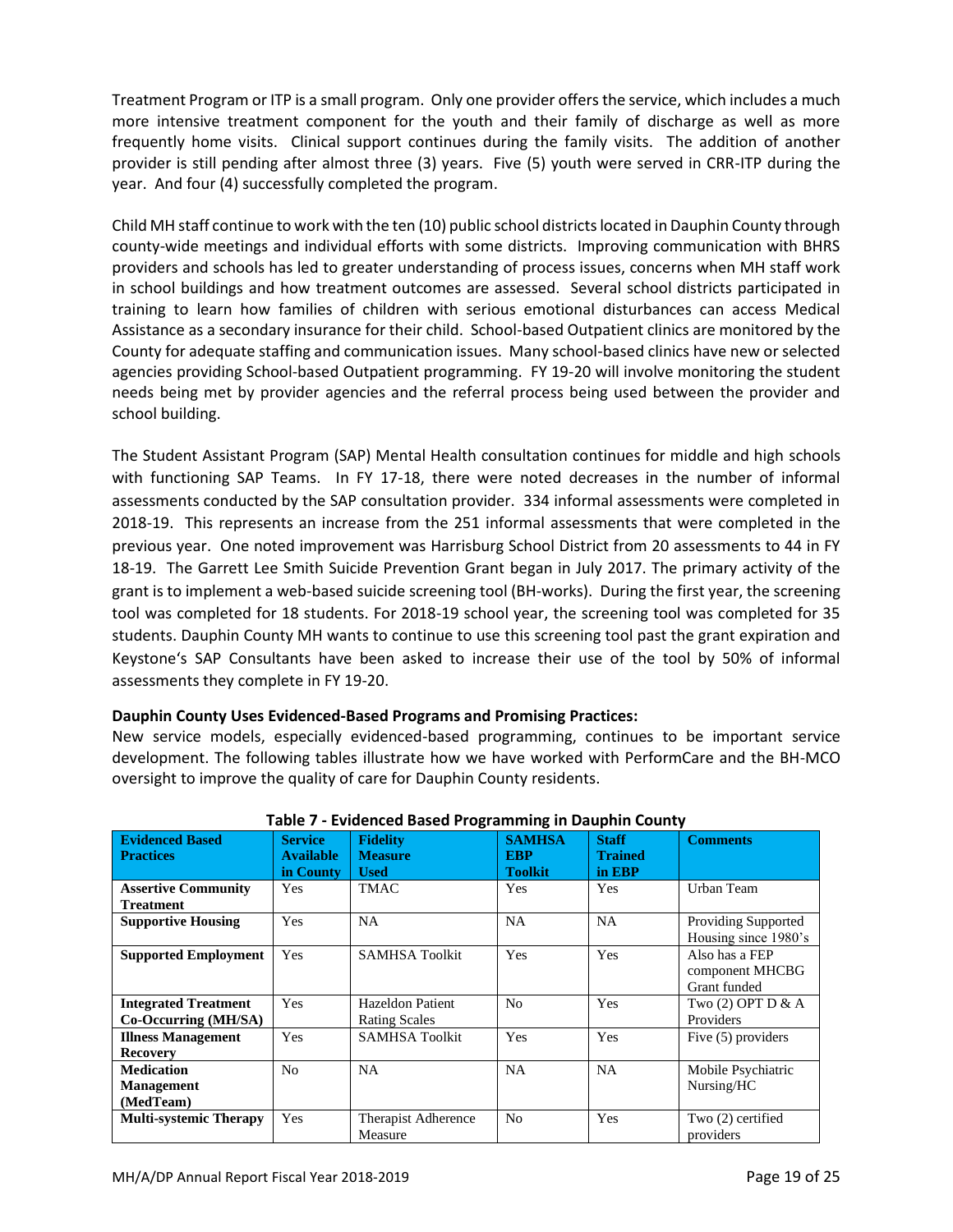| <b>Functional Family</b> | Yes      |                | Yes | Yes | Initiated in 2017-     |
|--------------------------|----------|----------------|-----|-----|------------------------|
| <b>Therapy</b>           |          |                |     |     | 2018                   |
| <b>Family Psycho-</b>    | $v_{es}$ | SAMHSA Toolkit | Yes | Yes | <b>NAMI</b> Family-to- |
| education                |          |                |     |     | Family                 |

Dauphin County MH funds the YWCA Supported Employment services and Family Psychoeducational services provided by NAMI Dauphin County. Assertive Community Treatment, Integrated MH D&A Outpatient treatment and Illness Management Recovery (IMR) services are also available for persons relying on either County or PerformCare funding. Forensic funds have been designated for a new Intensive Outpatient Program and Recovery Center for persons with co-occurring (MH & D/A) with criminal justice involvement. The program called LiveUp Recovery began in the first quarter of FY19-20.

|  | Table 8 - Recovery and Resiliency based Promising Practices in Dauphin County |  |  |  |  |  |  |
|--|-------------------------------------------------------------------------------|--|--|--|--|--|--|
|--|-------------------------------------------------------------------------------|--|--|--|--|--|--|

| <b>Recovery and Resiliency-Oriented</b>     | <b>Service</b>  | <b>Number</b>    | <b>Comments</b>                                |
|---------------------------------------------|-----------------|------------------|------------------------------------------------|
| and Promising Practices                     | <b>Provided</b> | Served*          |                                                |
| <b>Consumer Satisfaction Team</b>           | Yes             | 500              | CABHC contract with CSS Inc.                   |
| <b>Family Satisfaction Team</b>             | Yes             | For both         | CABHC contract with CSS Inc.                   |
| Fairweather Lodge                           | Yes             | 11               | Two (2) Community Lodges                       |
| MA Funded Certified Peer Specialist         | Yes             | 95               | Three (3) Providers                            |
| Other funded CPS                            | Yes             | 24               | County funded                                  |
| Dialectical Behavioral Therapy              | Yes             | DBT <sub>3</sub> | Two (2) certified providers; Two (2) providers |
|                                             |                 | DBT-A 7          | trained in DBT-A                               |
| Wellness Recovery Action Plans (WRAP)       | Yes             | 13               | Five (4) Providers                             |
| <b>Shared Decision Making</b>               | Yes             | 20               | <b>CAPSTONE</b> (FEP)                          |
| <b>Psychiatric Rehabilitation Services</b>  | Yes             | 70               | One (1) licensed provider Site & Mobile        |
| Supported Education                         | Yes             | 20               | <b>CAPSTONE</b> (FEP)                          |
| Treatment of Depression in Older Adults     | Yes             | 366              | Older Adult OPT Clinic                         |
| Competitive Employment                      | Yes             | 93               |                                                |
| <b>Consumer-operated Services</b>           | Yes             | 97               | Drop-in service                                |
| Parent Child Interaction Therapy            | Yes             | 22               | Three (3) certified providers                  |
| Trauma Focused Cognitive Behavioral Therapy | Yes             | 5                | One $(1)$ certified provider in MH             |
| <b>EMDR</b>                                 | Yes             | 44               |                                                |
| First Episode Psychosis CSC                 | Yes             | 20               | <b>NAVIGATE Model</b>                          |
| The Incredible Years                        | Yes             | $\overline{4}$   | One (1) provider primarily left Dauphin County |
| Mental Health First Aid Adults and Children | Yes             | 30               |                                                |

## **Dauphin County Uses Mental Health Resources in a Fiscally Responsible and Person-Centered Ways:**

Outcome data was received from MH providers in a redesigned recovery format. Baselines were established for all cost areas in FY 14-15 and annual reporting is completed every year. The cost areas have been reformatted to reflect Block Grant reporting categories. Reporting was done on funds directly managed by Dauphin County Mental Health including state allocated, federal non-Medicaid and county matching funds.

Access to other funding such as Medicaid/CBHNP and Medicare impacts how our funds are used by residents registered in the system. Changes in the number of persons served and/or dollars expended can be attributed to rate changes, more intensive services (frequency) being provided to a smaller number of persons based upon individualized need, shifting service use or trends since most all services are voluntary, start-up of new services/new service providers and the use of evidenced based interventions.

Mental health service costs can be primarily attributed to personnel costs and changes in staffing (vacancies, extended leaves) may impact the provider's ability to serve individuals and maintain productivity. The number of persons being assisted through Crisis Intervention and emergency services reflects slight changes but nothing significant. In FY 17-18 and 18-19, Psychiatric Rehabilitation involved PerformCare funding for all Medicaid insured persons under an Alternative Payment Plan and a small number of County-funded consumers were absorbed into those costs. Peer Support services are expected to serve teens between the ages of 14 and 18. Dauphin County has elected to embed CPS service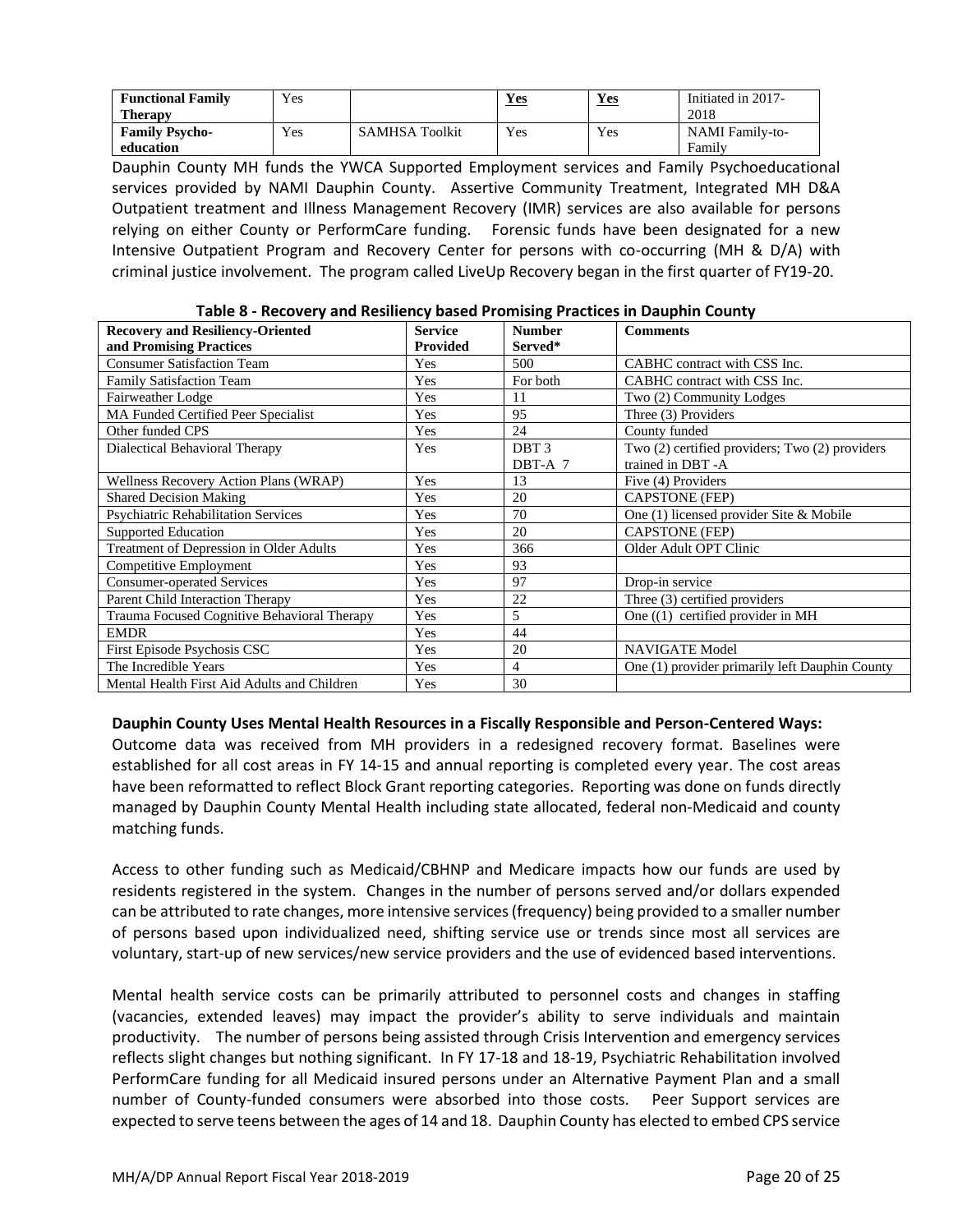within the PPI clinical component of CAPSTONE, a first episode psychosis program for persons 16-30 years of age during FY 19-20.

| <b>Service Type</b>                      | FY 16-17       | FY 17-18     | FY 18-19     |
|------------------------------------------|----------------|--------------|--------------|
| <b>Assertive Community Treatment</b>     | 15             | 13           | 13           |
| <b>Administrative Case Management</b>    | 3,174          | 2,088        | 1,603        |
| <b>Community Employment</b>              | 79             | 93           | 138          |
| <b>Community Residential Services</b>    | 396            | 399          | 393          |
| <b>Community Services</b>                | 1,196          | 1,183        | 1,169        |
| <b>Consumer-Driven Services</b>          | 197            | 97           | 101          |
| <b>Emergency Services</b>                | 1,815          | 1,692        | 1,753        |
| Facility-Based Vocational Rehabilitation | 0              | 0            | 0            |
| Family-Based Mental Health Services      | 0              | $\mathbf{0}$ | $\mathbf{1}$ |
| <b>Family Support</b>                    | 103            | 51           | 32           |
| <b>Housing Support</b>                   | 201            | 219          | 168          |
| <b>Crisis Intervention</b>               | 2,359<br>2,489 |              | 2,371        |
| Outpatient                               | 197            | 192          | 114          |
| Partial Hospitalization                  | 41             | 33           | 28           |
| <b>Peer Support Services</b>             | 27             | 30           | 24           |
| Psychiatric Inpatient Hospitalization    | $\mathbf{1}$   | $\mathbf{1}$ | 5            |
| Psychiatric Rehabilitation               | 102            | 12           | $0*$         |
| Social Rehabilitation                    | 123            | 119          | 129          |
| <b>Targeted Case Management</b>          | 748            | 901          | 852          |

**Table 9 – Service Types by Numbers of County Registered Persons**

\*Primary funding started through MA/HealthChoices; 15 County funded consumers were served

**Table 10 – County Mental Health Expenditures by Cost Centers in Dollars**

| <b>MH Cost Center</b>                 | 2016-17    | 2017-18     | FY 18-19   |
|---------------------------------------|------------|-------------|------------|
| <b>Administrators Office</b>          | \$926,834  | \$1,022,492 | 1,292,539  |
| <b>Assertive Community Treatment</b>  | 119,769    | 139,135     | 83,402     |
| Administrative Management             | 1,520,315  | 1,520,943   | 1,514,851  |
| <b>Community Employment</b>           | 245,641    | 243,678     | 243,740    |
| <b>Community Residential</b>          | 10,969,105 | 10,788,632  | 10,912,594 |
| <b>Community Services</b>             | 368,616    | 332,496     | 352,397    |
| <b>Consumer-Driven Services</b>       | 153,739    | 161,474     | 149,856    |
| <b>Emergency Services</b>             | 616, 037   | 546,602     | 692,099    |
| Facility-Based Voc. Rehab.            | 0          | 0           | 0          |
| <b>Family-Based Services</b>          | 0          | 0           | 5,925      |
| <b>Family Support Services</b>        | 69,614     | 47,180      | 54,590     |
| <b>Housing Support</b>                | 1,098,078  | 1,157,322   | 1,150,350  |
| <b>Crisis Intervention</b>            | 999,887    | 1,005,557   | 1,181,578  |
| Outpatient                            | 285,390    | 299,102     | 337,491    |
| Partial Hospitalization               | 235,034    | 192,795     | 210,077    |
| Peer Support Services                 | 36,426     | 43,772      | 32,162     |
| Psychiatric Inpatient Hospitalization | 6,942      | 65,943      | 253,367    |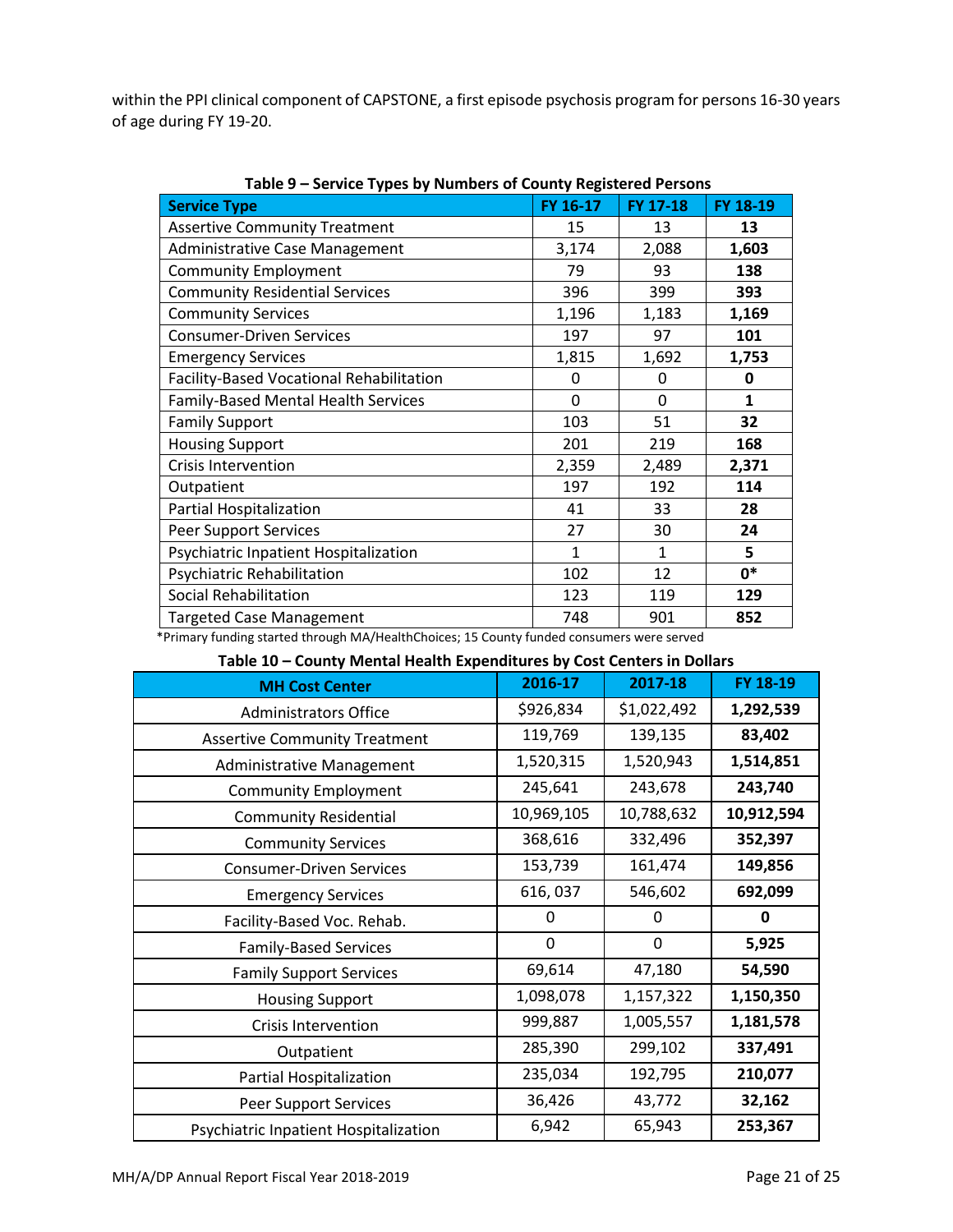| Psychiatric Rehabilitation        | 439,013      | 70.228       |            |
|-----------------------------------|--------------|--------------|------------|
| Social Rehabilitation             | 603,355      | 618.322      | 606,740    |
| <b>Targeted Case Management</b>   | 834,319      | 1,023,827    | 1,065,001  |
| <b>COUNTY MENTAL HEALTH TOTAL</b> | \$20,048,114 | \$19,279,500 | 20,142,674 |

While the County matched PerformCare rates, there were decreases in expenses in several areas including outpatient, partial hospitalization and peer support services. The primary issue is provider capacity. If providers do not have the staff to serve persons referred for services, they remain on waiting lists with sometime only case management support. Other service areas that showed a decrease in persons served includes: housing support and 400 additional persons were removed from caseloads at the CMU due to lack of contact and approximately 50 person less were served in targeted case management. CMU and Keystone have experienced significant personnel issues in retention and staff productivity.

Costs in the County MH program coincide with consumers served and can be attributed primarily to the provider capacity issues exacerbated by staffing or increases in rates. Higher costs in the County administrative cost center are due to data projects initiated by administrative oversights to the County MH program.

Medical assistance managed care is organized under a State program called HealthChoices. Behavioral Health services in five (5) counties, known as the CAP 5, are collectively managed through Capital Area Behavioral Health Collaborative and contracted with PerformCare, a behavioral health managed care program owned by AmeriHealth *Caritas*. Table 11 shows the type of service, number of persons served and expenditures. There were no significant changes in persons served or funds spent in the cost categories. Services such as BHRS, Family-Based MH Services and Residential Treatment are exclusively for children, teens and young adults up to 21 years of age. Clozapine and Peer Support Services are exclusively for adults, and all other types of services include both children and adults. The number of persons using outpatient clinic services decreased. Approximately 155 persons received their outpatient services through tele-psychiatry; a significant decrease from last year (500+).

| <b>Type of Mental Health Service</b>             | <b>Persons Served</b> |          | <b>Dollars</b>  |               |
|--------------------------------------------------|-----------------------|----------|-----------------|---------------|
|                                                  | <b>FY 17-18</b>       | FY 18-19 | <b>FY 17-18</b> | FY 18-19      |
| Inpatient psychiatric, includes EAC              | 1,083                 | 1,119    | \$18,613,148    | /\$18,418,201 |
| Partial Hospitalization                          | 425                   | 413      | \$1,477,397     | \$1,651.766   |
| Outpatient                                       | 10,140                | 9,975    | \$7,954,836     | \$7,578,513   |
| <b>Behavioral Health Rehabilitation Services</b> | 1,564                 | 1,630    | \$11,454,788    | \$11,678,238  |
| <b>Residential Treatment</b>                     | 42                    | 33       | \$2,213,158     | \$2,275,075   |
| Crisis Intervention                              | 1,384                 | 1,469    | \$563,076       | \$571,316     |
| <b>Family Based MH Services</b>                  | 303                   | 326      | \$3,999,288     | \$4,107,833   |
| <b>Targeted MH Case Management</b>               | 2,149                 | 2,120    | \$4,758,598     | \$4,927,593   |
| <b>Peer Support Services</b>                     | 115                   | 95       | \$155,194       | \$115,491     |
| <b>Other MH: Assertive Community</b>             | 902                   | 841      | \$2,142,130     | \$2,140,234   |
| Treatment, Specialized treatment, Tele-          |                       |          |                 |               |
| psychiatry                                       |                       |          |                 |               |
| <b>MANAGED CARE MH TOTAL:</b>                    | 11,769                | 11,821   | 52,885,633      | \$53,464,261  |

#### **Table 11- Dauphin County HealthChoices FY 17-18 and FY 18-19 Mental Health Services by Number of Persons / Costs**

The children's system is predominately using BHRS, which have no evidence of effectiveness. The lack of capacity within BHRS services and especially for Therapeutic Staff Support (TSS) remained a problem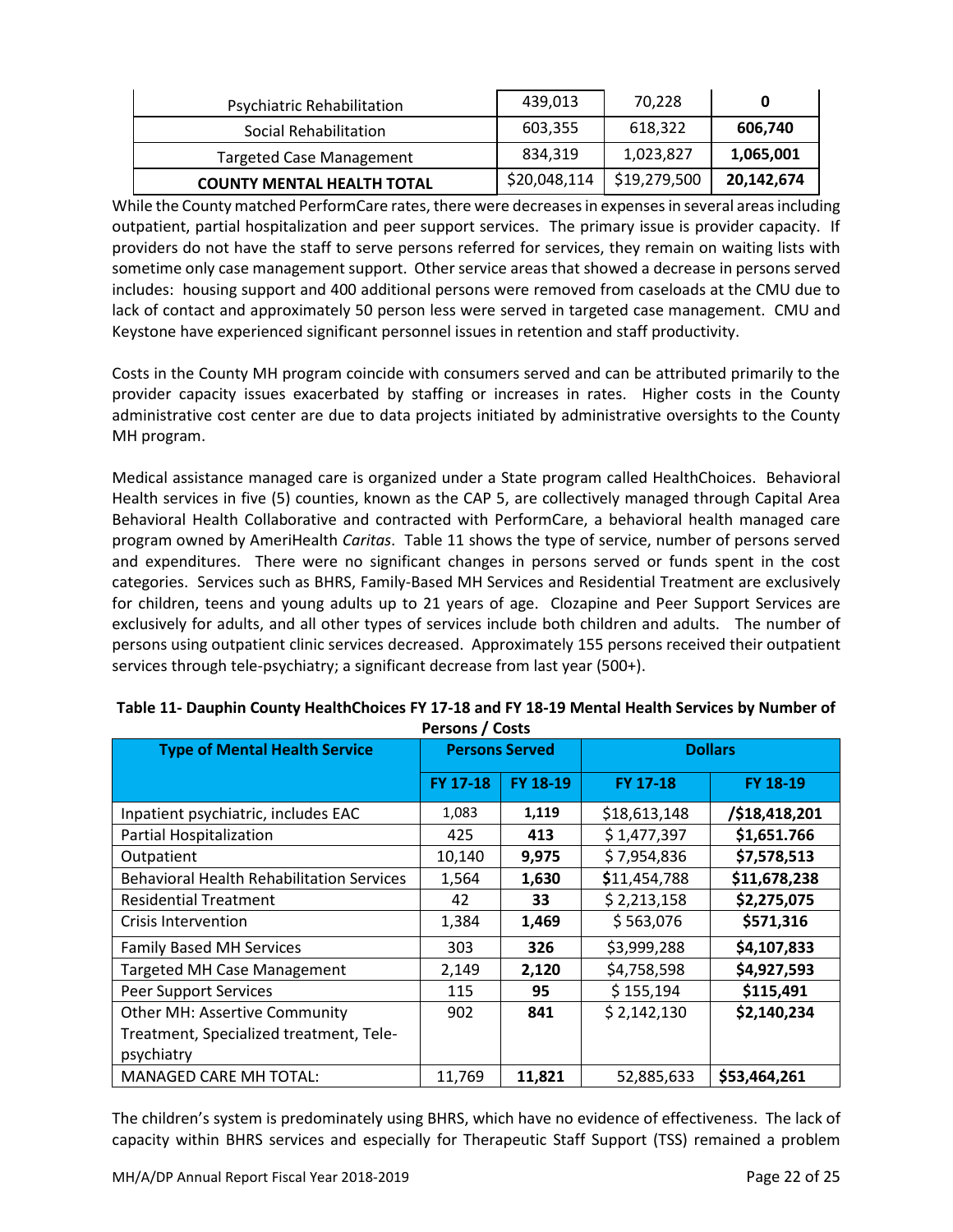throughout FY 18-19. Based on the June 2019 report provided by the managed care oversight agency, 68 children from Dauphin County were waiting for 50 or more days. Fifty-nine (59) of the 68 were waiting for TSS. Forty-three (43) of the 68 had been waiting for more than 100 days. Three BHRS providers (PCBH, Laurel Life, and TeamCare), were permitted to accept Dauphin County transfer cases from Wellspan-Philhaven due to that agency's departure from Dauphin County.

**Dauphin County Provides Technical Assistance and Expertise in Behavioral Health Managed Care:** Dauphin County MH/ID Program's HealthChoices behavioral health partners are PerformCare and the administrative oversight agency of PerformCare, Capital Area Behavioral Health Collaborative (CABHC). The Board of CABHC, CABHC committees, PerformCare committees and initiatives offer county participation and input. Individuals and families also have roles in committee work as advisors and experts. County roles include monitoring and administrative functions and person-specific involvement. Analyzing the costs of services, examining processes used in managed care, and addressing grievances and complaints are some examples of programmatic roles for the County MH program as well as planning and evaluating services as managed care requirements.

County Mental Health has had lead responsibility for an analysis of inpatient and services data investigating the root cause of high psychiatric inpatient readmission rates. Readmission is defined as returning to a psychiatric inpatient setting within 30 days or less of an inpatient discharge. A real time notification system for persons with 2 or more 30-day inpatient readmissions was established in FY 13-14 and continues. County MH hosts meeting with inpatient, case management entities and other interagency team members within the MH system to strategize on changing the overuse in inpatient care at a person and cross-system level. Pennsylvania Psychiatric Institute's READY program includes patient training and education on medications, follow-up contact and support and has significantly improved the rate of readmission for Dauphin County adults.

County children's staff works closely with Mental Health case management to improve the interagency meetings which review care, child & family outcomes, recommend types of services, and resolves conflict among team members. Goal is for mental health case managers/ supervisors and clinical care managers from the BH-MCO, PerformCare to function independently in interagency team meetings with other systems and families.

County staff have been highly instrumental in working with agencies to expand the availability and access to FBMHS. Expansion of teams by several providers in FY 17-18 has helped bridge the capacity gap during FY 18-19 and helped to reduce access issues. PerformCare's family-based monitoring reports are reviewed weekly. Additional monthly monitoring of FBMHS providers by County staff includes the number of FB teams/provider, pending discharges, and anticipated openings. The waiting list for FBMHS was at its highest point for the fiscal year in July 2018 with 32 children waiting. For most of the fiscal year, the waiting list was over 15 children waiting with a decrease in waiting list at the end of the fiscal year. At the end of the fiscal year (week of June 24, 2019), 7 children were on the waiting list.

The JEREMY Project service review involved a three (3) year post service review and data analysis. The review was conducted to determine if the program is serving teens with high risks as they transition into adulthood and adult MH services. The report was shared with the funding agency, CABHC and the CMU. Next steps are to change the target population and program activities and will be addressed in FY 19-20.

## *Crisis Intervention Program*

The Crisis Intervention Program (CI) is the only direct service offered at Dauphin County MH/A/DP. CI provides 24-hour, seven days per week telephone, walk-in and mobile outreach to persons experiencing a crisis. Assessment of presenting problems, service and support planning, referral and information,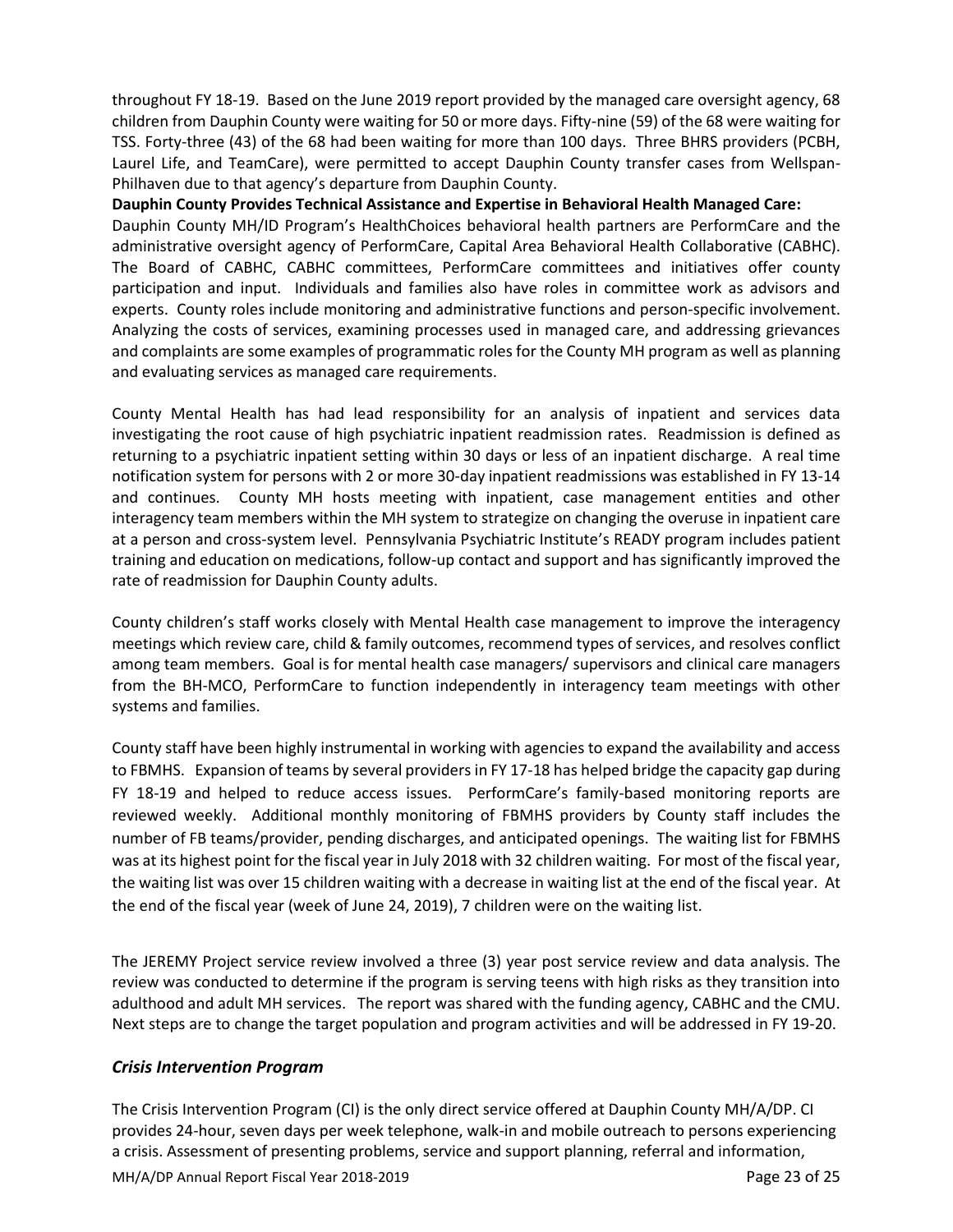brief counseling, and crisis stabilization are the core services. Crisis has a significant increase (25%) in the number of consumer dispositions including a 28% increase in hospitalizations, and a 23% increase in non-hospital dispositions in FY 18-19, with no increases in staffing or resources.





Crisis uses Language Line services when staff cannot meet linguistic needs of callers and consumers seeking services.

Crisis collaborates to assure face-toface outreach to adults with serious mental illnesses involved with the criminal justice system at either the Judicial Center or Dauphin County Prison. Crisis completed 47 forensic assessments during FY 18-19.

The Medical Bureau of Harrisburg provides back-up telephone answering service for the CI Program when CI workers are out of the office on calls.